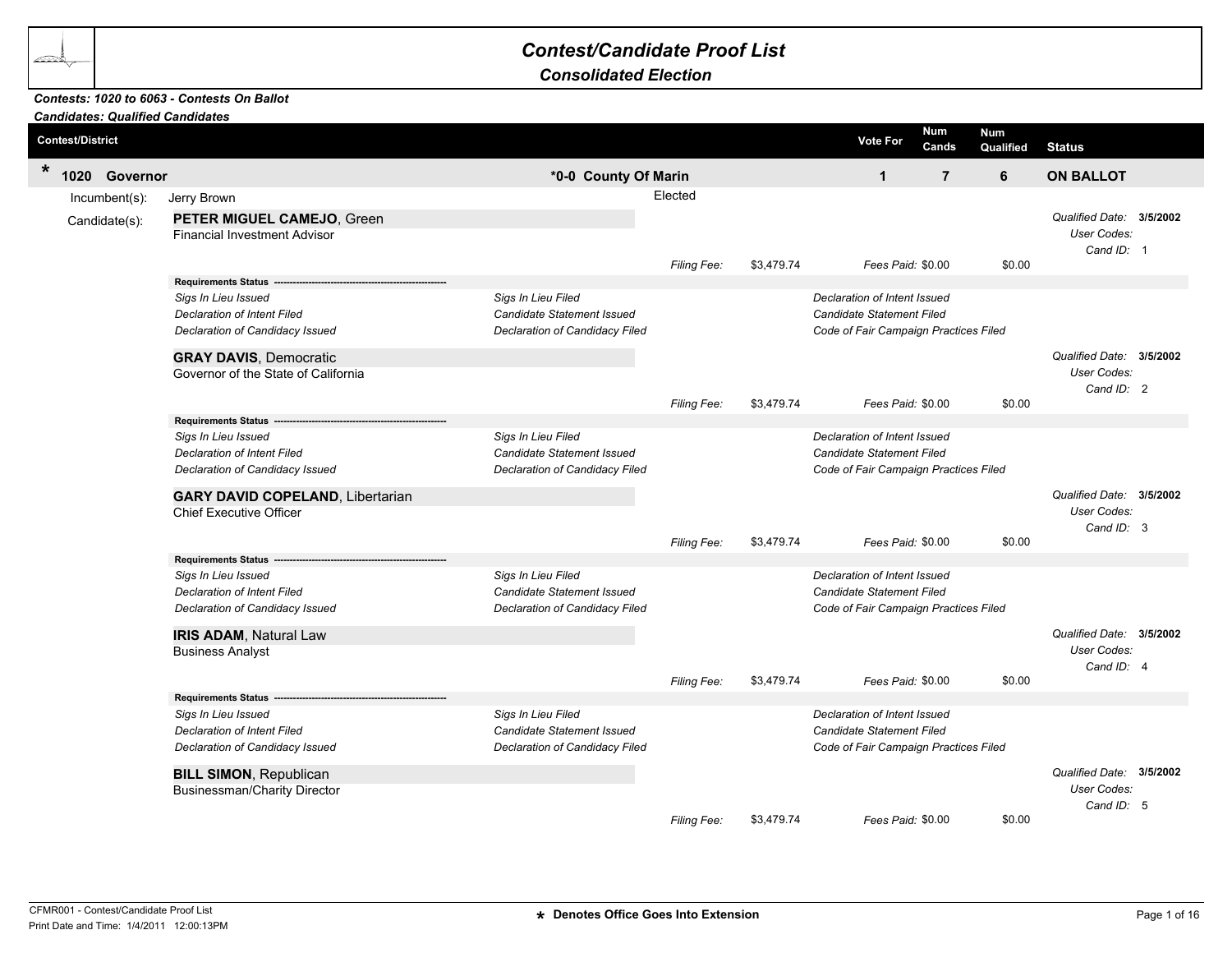| <b>Contest/District</b>        |               |                                                                |                                                         |                    |            | <b>Vote For</b>                       | Num<br>Cands   | <b>Num</b><br>Qualified | <b>Status</b>            |  |
|--------------------------------|---------------|----------------------------------------------------------------|---------------------------------------------------------|--------------------|------------|---------------------------------------|----------------|-------------------------|--------------------------|--|
| <b>Partisan STATE Governor</b> |               |                                                                |                                                         |                    |            |                                       |                |                         |                          |  |
|                                | 1020 Governor |                                                                |                                                         |                    |            | $\mathbf{1}$                          | $\overline{7}$ | 6                       | <b>ON BALLOT</b>         |  |
|                                |               | <b>Requirements Status</b>                                     |                                                         |                    |            |                                       |                |                         |                          |  |
|                                |               | Sigs In Lieu Issued                                            | Sigs In Lieu Filed                                      |                    |            | Declaration of Intent Issued          |                |                         |                          |  |
|                                |               | Declaration of Intent Filed                                    | Candidate Statement Issued                              |                    |            | Candidate Statement Filed             |                |                         |                          |  |
|                                |               | Declaration of Candidacy Issued                                | Declaration of Candidacy Filed                          |                    |            | Code of Fair Campaign Practices Filed |                |                         |                          |  |
|                                |               | <b>REINHOLD GULKE, American Independent</b>                    |                                                         |                    |            |                                       |                |                         | Qualified Date: 3/5/2002 |  |
|                                |               | <b>Electrical Contractor/Farmer</b>                            |                                                         |                    |            |                                       |                |                         | <b>User Codes:</b>       |  |
|                                |               |                                                                |                                                         |                    |            |                                       |                |                         | Cand ID: 6               |  |
|                                |               |                                                                |                                                         | Filing Fee:        | \$3,479.74 | Fees Paid: \$0.00                     |                | \$0.00                  |                          |  |
|                                |               | Requirements Status ------                                     |                                                         |                    |            |                                       |                |                         |                          |  |
|                                |               | Sigs In Lieu Issued                                            | Sigs In Lieu Filed                                      |                    |            | Declaration of Intent Issued          |                |                         |                          |  |
|                                |               | Declaration of Intent Filed                                    | <b>Candidate Statement Issued</b>                       |                    |            | Candidate Statement Filed             |                |                         |                          |  |
|                                |               | Declaration of Candidacy Issued                                | Declaration of Candidacy Filed                          |                    |            | Code of Fair Campaign Practices Filed |                |                         |                          |  |
| $\ast$<br>1030                 |               | <b>Lieutenant Governor</b>                                     | *0-0 County Of Marin                                    |                    |            | $\mathbf{1}$                          | $\overline{7}$ | $\overline{7}$          | <b>ON BALLOT</b>         |  |
|                                | Incumbent(s): | Gavin Newsom                                                   |                                                         | Elected            |            |                                       |                |                         |                          |  |
|                                |               | DONNA J. WARREN, Green                                         |                                                         |                    |            |                                       |                |                         | Qualified Date: 3/5/2002 |  |
|                                | Candidate(s): | Certified Financial Manager                                    |                                                         |                    |            |                                       |                |                         | <b>User Codes:</b>       |  |
|                                |               |                                                                |                                                         |                    |            |                                       |                |                         | Cand ID: 1               |  |
|                                |               |                                                                |                                                         | <b>Filing Fee:</b> | \$2,609.80 | Fees Paid: \$0.00                     |                | \$0.00                  |                          |  |
|                                |               | <b>Requirements Status</b>                                     |                                                         |                    |            |                                       |                |                         |                          |  |
|                                |               | Sigs In Lieu Issued                                            | Sigs In Lieu Filed                                      |                    |            | Declaration of Intent Issued          |                |                         |                          |  |
|                                |               | Declaration of Intent Filed                                    | <b>Candidate Statement Issued</b>                       |                    |            | Candidate Statement Filed             |                |                         |                          |  |
|                                |               | Declaration of Candidacy Issued                                | Declaration of Candidacy Filed                          |                    |            | Code of Fair Campaign Practices Filed |                |                         |                          |  |
|                                |               |                                                                |                                                         |                    |            |                                       |                |                         |                          |  |
|                                |               | <b>CRUZ M BUSTAMANTE, Democratic</b>                           |                                                         |                    |            |                                       |                |                         | Qualified Date: 3/5/2002 |  |
|                                |               | <b>Lieutenant Governor</b>                                     |                                                         |                    |            |                                       |                |                         | <b>User Codes:</b>       |  |
|                                |               |                                                                |                                                         | Filing Fee:        | \$2,609.80 | Fees Paid: \$0.00                     |                | \$0.00                  | Cand ID: 2               |  |
|                                |               |                                                                |                                                         |                    |            |                                       |                |                         |                          |  |
|                                |               | <b>Requirements Status</b>                                     |                                                         |                    |            | Declaration of Intent Issued          |                |                         |                          |  |
|                                |               | Sigs In Lieu Issued                                            | Sigs In Lieu Filed<br><b>Candidate Statement Issued</b> |                    |            | <b>Candidate Statement Filed</b>      |                |                         |                          |  |
|                                |               | Declaration of Intent Filed<br>Declaration of Candidacy Issued | Declaration of Candidacy Filed                          |                    |            | Code of Fair Campaign Practices Filed |                |                         |                          |  |
|                                |               |                                                                |                                                         |                    |            |                                       |                |                         |                          |  |
|                                |               | PAT WRIGHT, Libertarian                                        |                                                         |                    |            |                                       |                |                         | Qualified Date: 3/5/2002 |  |
|                                |               | Ferret Legalization Coordinator                                |                                                         |                    |            |                                       |                |                         | <b>User Codes:</b>       |  |
|                                |               |                                                                |                                                         |                    |            |                                       |                |                         | Cand ID: 3               |  |
|                                |               |                                                                |                                                         | Filing Fee:        | \$2,609.80 | Fees Paid: \$0.00                     |                | \$0.00                  |                          |  |
|                                |               | Requirements Status -------                                    |                                                         |                    |            |                                       |                |                         |                          |  |
|                                |               | Sigs In Lieu Issued                                            | Sigs In Lieu Filed                                      |                    |            | Declaration of Intent Issued          |                |                         |                          |  |
|                                |               | Declaration of Intent Filed                                    | Candidate Statement Issued                              |                    |            | Candidate Statement Filed             |                |                         |                          |  |
|                                |               | Declaration of Candidacy Issued                                | Declaration of Candidacy Filed                          |                    |            | Code of Fair Campaign Practices Filed |                |                         |                          |  |
|                                |               | <b>BRUCE McPHERSON, Republican</b>                             |                                                         |                    |            |                                       |                |                         | Qualified Date: 3/5/2002 |  |
|                                |               | California State Senator                                       |                                                         |                    |            |                                       |                |                         | User Codes:              |  |
|                                |               |                                                                |                                                         |                    |            |                                       |                |                         | Cand ID: 4               |  |
|                                |               |                                                                |                                                         | Filing Fee:        | \$2,609.80 | Fees Paid: \$0.00                     |                | \$0.00                  |                          |  |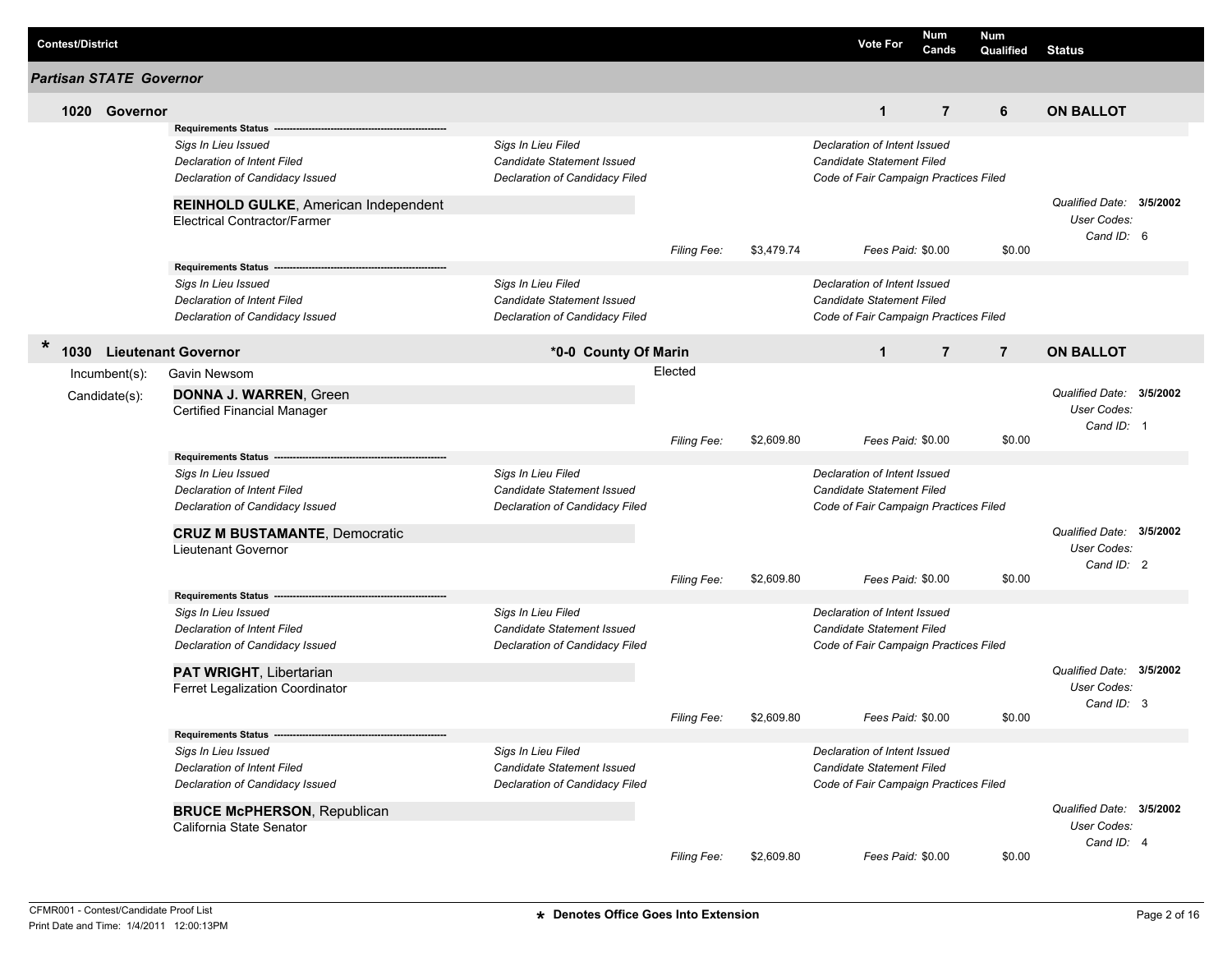| <b>Contest/District</b> |                         |                                                                                              |                                                                                    |                    |            | <b>Vote For</b>                                           | Num<br>Cands                          | Num<br>Qualified | <b>Status</b>                                         |  |
|-------------------------|-------------------------|----------------------------------------------------------------------------------------------|------------------------------------------------------------------------------------|--------------------|------------|-----------------------------------------------------------|---------------------------------------|------------------|-------------------------------------------------------|--|
|                         |                         | <b>Partisan STATE Lieutenant Governor</b>                                                    |                                                                                    |                    |            |                                                           |                                       |                  |                                                       |  |
| 1030                    |                         | <b>Lieutenant Governor</b>                                                                   |                                                                                    |                    |            | $\mathbf{1}$                                              | $\overline{7}$                        | $\overline{7}$   | <b>ON BALLOT</b>                                      |  |
|                         |                         | <b>Requirements Status</b>                                                                   |                                                                                    |                    |            |                                                           |                                       |                  |                                                       |  |
|                         |                         | Sigs In Lieu Issued<br><b>Declaration of Intent Filed</b><br>Declaration of Candidacy Issued | Sigs In Lieu Filed<br>Candidate Statement Issued<br>Declaration of Candidacy Filed |                    |            | Declaration of Intent Issued<br>Candidate Statement Filed | Code of Fair Campaign Practices Filed |                  |                                                       |  |
|                         |                         | <b>JIM KING, American Independent</b>                                                        |                                                                                    |                    |            |                                                           |                                       |                  | Qualified Date: 3/5/2002                              |  |
|                         |                         | <b>Real Estate Broker</b>                                                                    |                                                                                    | Filing Fee:        | \$2,609.80 |                                                           | Fees Paid: \$0.00                     | \$0.00           | <b>User Codes:</b><br>Cand ID: 5                      |  |
|                         |                         | <b>Requirements Status -</b>                                                                 |                                                                                    |                    |            |                                                           |                                       |                  |                                                       |  |
|                         |                         | Sigs In Lieu Issued<br>Declaration of Intent Filed<br>Declaration of Candidacy Issued        | Sigs In Lieu Filed<br>Candidate Statement Issued<br>Declaration of Candidacy Filed |                    |            | Declaration of Intent Issued<br>Candidate Statement Filed | Code of Fair Campaign Practices Filed |                  |                                                       |  |
|                         |                         | <b>KALEE PRZYBYLAK, Natural Law</b><br><b>Public Relations Director</b>                      |                                                                                    |                    |            |                                                           |                                       |                  | Qualified Date: 3/5/2002<br>User Codes:<br>Cand ID: 6 |  |
|                         |                         |                                                                                              |                                                                                    | <b>Filing Fee:</b> | \$2,609.80 |                                                           | Fees Paid: \$0.00                     | \$0.00           |                                                       |  |
|                         |                         | <b>Requirements Status -</b>                                                                 |                                                                                    |                    |            |                                                           |                                       |                  |                                                       |  |
|                         |                         | Sigs In Lieu Issued                                                                          | Sigs In Lieu Filed                                                                 |                    |            | Declaration of Intent Issued<br>Candidate Statement Filed |                                       |                  |                                                       |  |
|                         |                         | Declaration of Intent Filed<br>Declaration of Candidacy Issued                               | Candidate Statement Issued<br>Declaration of Candidacy Filed                       |                    |            |                                                           | Code of Fair Campaign Practices Filed |                  |                                                       |  |
|                         |                         | PAUL JERRY HANNOSH, Reform<br>Educator/Businessman                                           |                                                                                    |                    |            |                                                           |                                       |                  | Qualified Date: 3/5/2002<br>User Codes:               |  |
|                         |                         |                                                                                              |                                                                                    | Filing Fee:        | \$2,609.80 |                                                           | Fees Paid: \$0.00                     | \$0.00           | Cand ID: 7                                            |  |
|                         |                         | Requirements Status ---                                                                      |                                                                                    |                    |            |                                                           |                                       |                  |                                                       |  |
|                         |                         | Sigs In Lieu Issued                                                                          | Sigs In Lieu Filed                                                                 |                    |            | Declaration of Intent Issued                              |                                       |                  |                                                       |  |
|                         |                         | Declaration of Intent Filed                                                                  | Candidate Statement Issued                                                         |                    |            | Candidate Statement Filed                                 |                                       |                  |                                                       |  |
|                         |                         | Declaration of Candidacy Issued                                                              | Declaration of Candidacy Filed                                                     |                    |            |                                                           | Code of Fair Campaign Practices Filed |                  |                                                       |  |
|                         | 1040 Secretary of State |                                                                                              | *0-0 County Of Marin                                                               |                    |            | $\mathbf{1}$                                              | $\overline{7}$                        | $\overline{7}$   | <b>ON BALLOT</b>                                      |  |
|                         | Incumbent(s):           | Debra Bowen                                                                                  |                                                                                    | Elected            |            |                                                           |                                       |                  |                                                       |  |
|                         | Candidate(s):           | <b>LARRY SHOUP, Green</b>                                                                    |                                                                                    |                    |            |                                                           |                                       |                  | Qualified Date: 3/5/2002                              |  |
|                         |                         | Author/Historian                                                                             |                                                                                    |                    |            |                                                           |                                       |                  | <b>User Codes:</b>                                    |  |
|                         |                         |                                                                                              |                                                                                    | Filing Fee:        | \$2,609.80 |                                                           | Fees Paid: \$0.00                     | \$0.00           | Cand ID: 1                                            |  |
|                         |                         | Requirements Status ---                                                                      |                                                                                    |                    |            |                                                           |                                       |                  |                                                       |  |
|                         |                         | Sigs In Lieu Issued                                                                          | Sigs In Lieu Filed                                                                 |                    |            | Declaration of Intent Issued                              |                                       |                  |                                                       |  |
|                         |                         | Declaration of Intent Filed                                                                  | Candidate Statement Issued                                                         |                    |            | Candidate Statement Filed                                 |                                       |                  |                                                       |  |
|                         |                         | Declaration of Candidacy Issued                                                              | Declaration of Candidacy Filed                                                     |                    |            |                                                           | Code of Fair Campaign Practices Filed |                  |                                                       |  |
|                         |                         | <b>GAIL K. LIGHTFOOT, Libertarian</b>                                                        |                                                                                    |                    |            |                                                           |                                       |                  | Qualified Date: 3/5/2002                              |  |
|                         |                         | <b>Retired Registered Nurse</b>                                                              |                                                                                    |                    |            |                                                           |                                       |                  | User Codes:                                           |  |
|                         |                         |                                                                                              |                                                                                    | Filing Fee:        | \$2,609.80 |                                                           | Fees Paid: \$0.00                     | \$0.00           | Cand ID: 2                                            |  |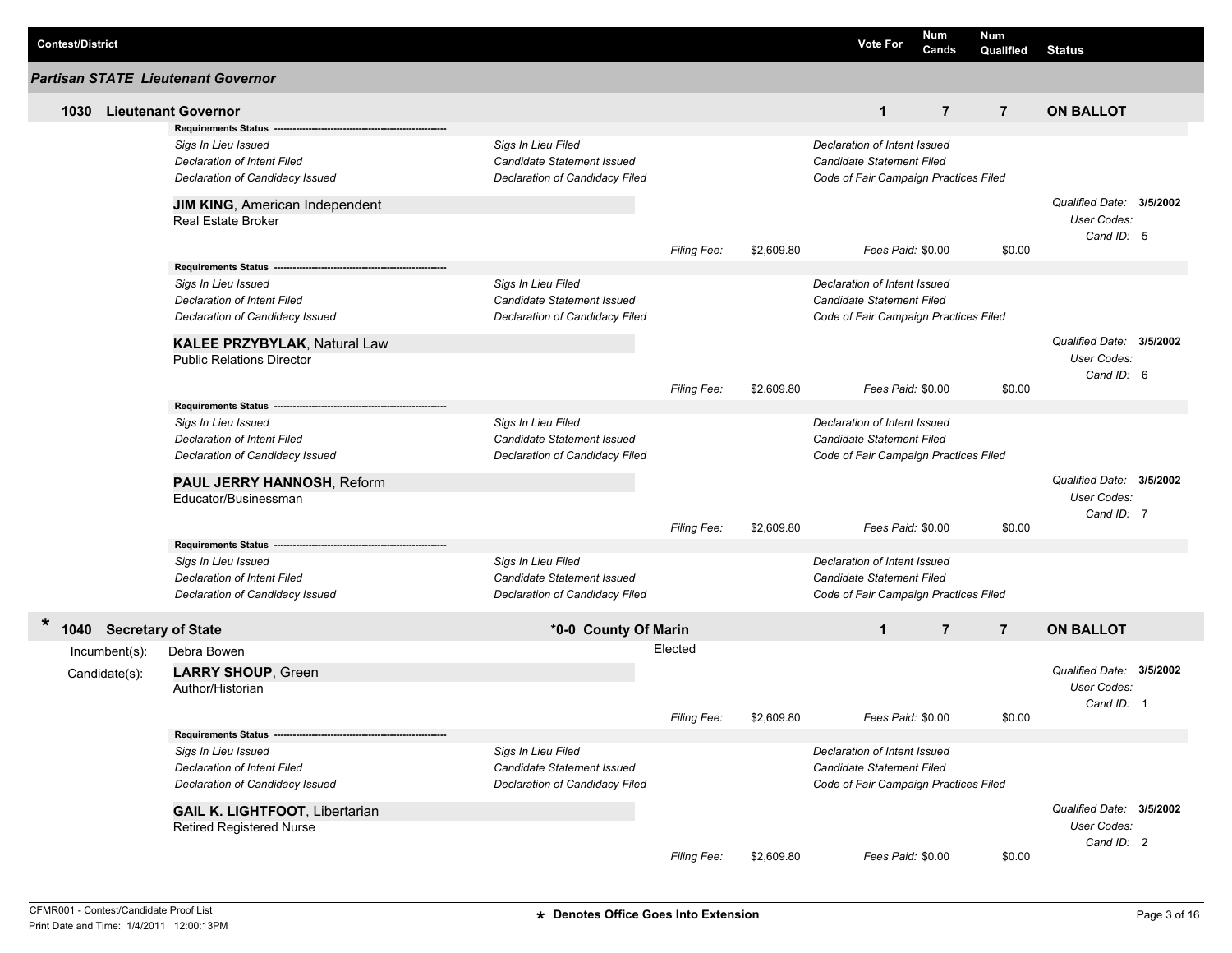| <b>Contest/District</b> |                                                   |                                |                    |            | <b>Vote For</b>                       | Num<br>Cands   | <b>Num</b><br>Qualified | <b>Status</b>            |  |
|-------------------------|---------------------------------------------------|--------------------------------|--------------------|------------|---------------------------------------|----------------|-------------------------|--------------------------|--|
|                         | <b>Partisan STATE Secretary Of State</b>          |                                |                    |            |                                       |                |                         |                          |  |
|                         | 1040 Secretary of State                           |                                |                    |            | $\mathbf{1}$                          | $\overline{7}$ | $\overline{7}$          | <b>ON BALLOT</b>         |  |
|                         | <b>Requirements Status -</b>                      |                                |                    |            |                                       |                |                         |                          |  |
|                         | Sigs In Lieu Issued                               | Sigs In Lieu Filed             |                    |            | Declaration of Intent Issued          |                |                         |                          |  |
|                         | Declaration of Intent Filed                       | Candidate Statement Issued     |                    |            | Candidate Statement Filed             |                |                         |                          |  |
|                         | Declaration of Candidacy Issued                   | Declaration of Candidacy Filed |                    |            | Code of Fair Campaign Practices Filed |                |                         |                          |  |
|                         | EDWARD C. NOONAN, American Independent            |                                |                    |            |                                       |                |                         | Qualified Date: 3/5/2002 |  |
|                         | <b>Businessman</b>                                |                                |                    |            |                                       |                |                         | User Codes:              |  |
|                         |                                                   |                                | <b>Filing Fee:</b> | \$2,609.80 | Fees Paid: \$0.00                     |                | \$0.00                  | Cand ID: 3               |  |
|                         | Requirements Status --                            |                                |                    |            |                                       |                |                         |                          |  |
|                         | Sigs In Lieu Issued                               | Sigs In Lieu Filed             |                    |            | Declaration of Intent Issued          |                |                         |                          |  |
|                         | <b>Declaration of Intent Filed</b>                | Candidate Statement Issued     |                    |            | Candidate Statement Filed             |                |                         |                          |  |
|                         | Declaration of Candidacy Issued                   | Declaration of Candidacy Filed |                    |            | Code of Fair Campaign Practices Filed |                |                         |                          |  |
|                         | LOUISE MARIE ALLISON, Natural Law                 |                                |                    |            |                                       |                |                         | Qualified Date: 3/5/2002 |  |
|                         | Teacher/Administrator                             |                                |                    |            |                                       |                |                         | <b>User Codes:</b>       |  |
|                         |                                                   |                                |                    |            |                                       |                |                         | Cand ID: 4               |  |
|                         |                                                   |                                | <b>Filing Fee:</b> | \$2,609.80 | Fees Paid: \$0.00                     |                | \$0.00                  |                          |  |
|                         | Requirements Status ----------------------------- |                                |                    |            |                                       |                |                         |                          |  |
|                         | Sigs In Lieu Issued                               | Sigs In Lieu Filed             |                    |            | Declaration of Intent Issued          |                |                         |                          |  |
|                         | Declaration of Intent Filed                       | Candidate Statement Issued     |                    |            | Candidate Statement Filed             |                |                         |                          |  |
|                         | Declaration of Candidacy Issued                   | Declaration of Candidacy Filed |                    |            | Code of Fair Campaign Practices Filed |                |                         |                          |  |
|                         | <b>KEITH OLBERG, Republican</b>                   |                                |                    |            |                                       |                |                         | Qualified Date: 3/5/2002 |  |
|                         | Businessman                                       |                                |                    |            |                                       |                |                         | User Codes:              |  |
|                         |                                                   |                                |                    |            |                                       |                |                         | Cand ID: 5               |  |
|                         |                                                   |                                | Filing Fee:        | \$2,609.80 | Fees Paid: \$0.00                     |                | \$0.00                  |                          |  |
|                         | Requirements Status --                            |                                |                    |            |                                       |                |                         |                          |  |
|                         | Sigs In Lieu Issued                               | Sigs In Lieu Filed             |                    |            | Declaration of Intent Issued          |                |                         |                          |  |
|                         | Declaration of Intent Filed                       | Candidate Statement Issued     |                    |            | Candidate Statement Filed             |                |                         |                          |  |
|                         | Declaration of Candidacy Issued                   | Declaration of Candidacy Filed |                    |            | Code of Fair Campaign Practices Filed |                |                         |                          |  |
|                         | <b>KEVIN SHELLEY, Democratic</b>                  |                                |                    |            |                                       |                |                         | Qualified Date: 3/5/2002 |  |
|                         | <b>State Lawmaker</b>                             |                                |                    |            |                                       |                |                         | <b>User Codes:</b>       |  |
|                         |                                                   |                                | <b>Filing Fee:</b> | \$2,609.80 | Fees Paid: \$0.00                     |                | \$0.00                  | Cand ID: 6               |  |
|                         | <b>Requirements Status</b>                        |                                |                    |            |                                       |                |                         |                          |  |
|                         | Sigs In Lieu Issued                               | Sigs In Lieu Filed             |                    |            | Declaration of Intent Issued          |                |                         |                          |  |
|                         | Declaration of Intent Filed                       | Candidate Statement Issued     |                    |            | Candidate Statement Filed             |                |                         |                          |  |
|                         | Declaration of Candidacy Issued                   | Declaration of Candidacy Filed |                    |            | Code of Fair Campaign Practices Filed |                |                         |                          |  |
|                         | <b>VALLI SHARPE-GEISLER, Reform</b>               |                                |                    |            |                                       |                |                         | Qualified Date: 3/5/2002 |  |
|                         | Educator/Technology Coordinator                   |                                |                    |            |                                       |                |                         | User Codes:              |  |
|                         |                                                   |                                |                    |            |                                       |                |                         | Cand ID: 7               |  |
|                         |                                                   |                                | <b>Filing Fee:</b> | \$2,609.80 | Fees Paid: \$0.00                     |                | \$0.00                  |                          |  |
|                         |                                                   |                                |                    |            |                                       |                |                         |                          |  |
|                         | Sigs In Lieu Issued                               | Sigs In Lieu Filed             |                    |            | Declaration of Intent Issued          |                |                         |                          |  |
|                         | <b>Declaration of Intent Filed</b>                | Candidate Statement Issued     |                    |            | Candidate Statement Filed             |                |                         |                          |  |
|                         | Declaration of Candidacy Issued                   | Declaration of Candidacy Filed |                    |            | Code of Fair Campaign Practices Filed |                |                         |                          |  |

**The State**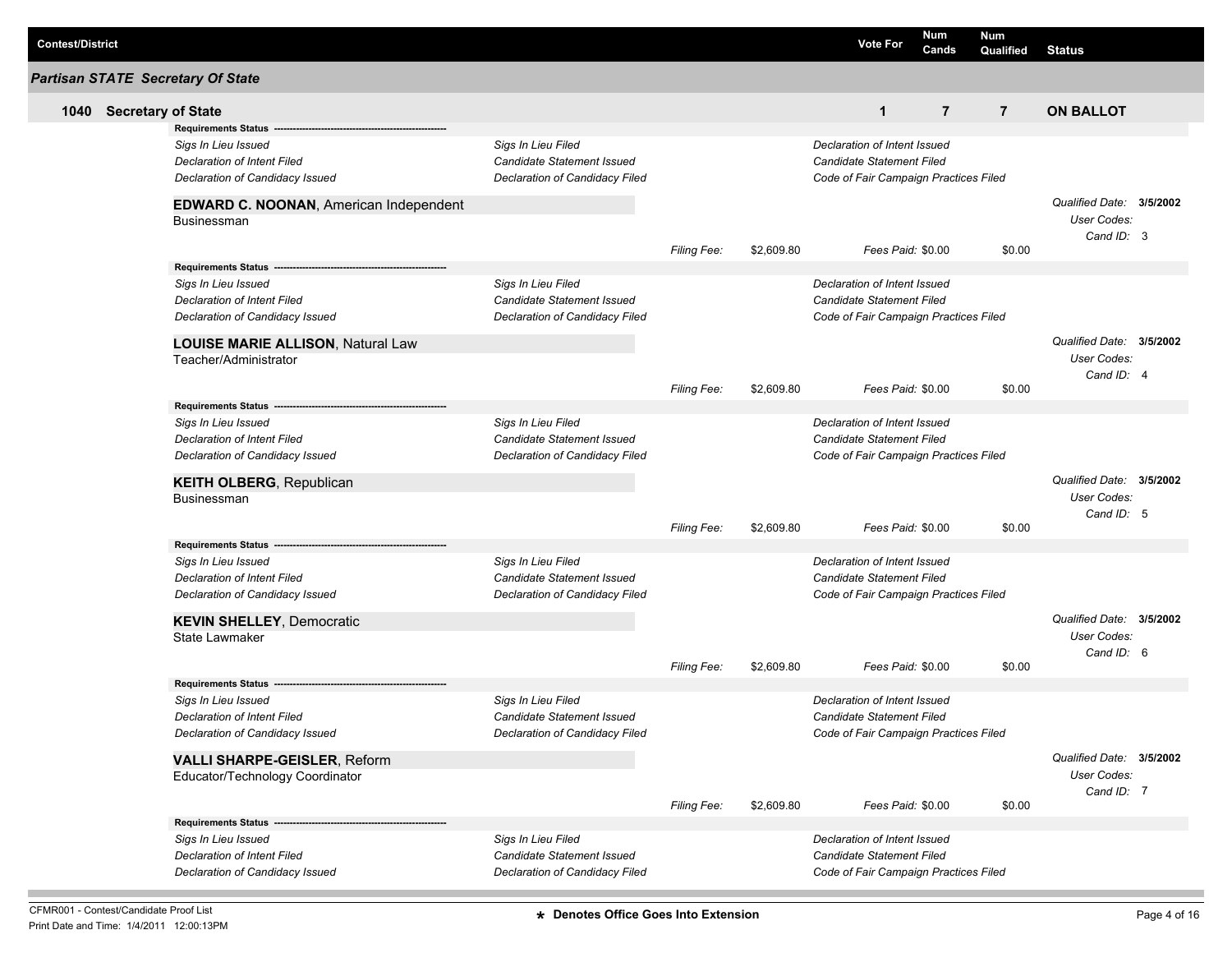| <b>Contest/District</b> |                                |                                                                                                                                                                                                            |                                                                                    |                               |            | <b>Vote For</b>                                                                                                         | <b>Num</b><br>Cands | <b>Num</b><br>Qualified | <b>Status</b>                                         |  |
|-------------------------|--------------------------------|------------------------------------------------------------------------------------------------------------------------------------------------------------------------------------------------------------|------------------------------------------------------------------------------------|-------------------------------|------------|-------------------------------------------------------------------------------------------------------------------------|---------------------|-------------------------|-------------------------------------------------------|--|
| $\star$                 | 1050 Controller                |                                                                                                                                                                                                            | *0-0 County Of Marin                                                               |                               |            | $\mathbf{1}$                                                                                                            | 5                   | 5                       | <b>ON BALLOT</b>                                      |  |
|                         | Incumbent(s):<br>Candidate(s): | John Chiang<br>TOM McCLINTOCK, Republican<br>California State Senator                                                                                                                                      |                                                                                    | Elected<br><b>Filing Fee:</b> | \$2,783.79 | Fees Paid: \$0.00                                                                                                       |                     | \$0.00                  | Qualified Date: 3/5/2002<br>User Codes:<br>Cand ID: 1 |  |
|                         |                                | <b>Requirements Status</b><br>Sigs In Lieu Issued<br><b>Declaration of Intent Filed</b><br>Declaration of Candidacy Issued<br><b>ERNEST F. VANCE, American Independent</b><br><b>Retired Administrator</b> | Sigs In Lieu Filed<br>Candidate Statement Issued<br>Declaration of Candidacy Filed |                               |            | Declaration of Intent Issued<br>Candidate Statement Filed<br>Code of Fair Campaign Practices Filed                      |                     |                         | Qualified Date: 3/5/2002<br>User Codes:<br>Cand ID: 2 |  |
|                         |                                | <b>Requirements Status</b><br>Sigs In Lieu Issued<br><b>Declaration of Intent Filed</b><br>Declaration of Candidacy Issued                                                                                 | Sigs In Lieu Filed<br>Candidate Statement Issued<br>Declaration of Candidacy Filed | Filing Fee:                   | \$2,783.79 | Fees Paid: \$0.00<br>Declaration of Intent Issued<br>Candidate Statement Filed<br>Code of Fair Campaign Practices Filed |                     | \$0.00                  |                                                       |  |
|                         |                                | J. CARLOS AGUIRRE, Natural Law<br>Entrepreneur/Businessman<br><b>Requirements Status</b><br>Sigs In Lieu Issued                                                                                            | Sigs In Lieu Filed                                                                 | <b>Filing Fee:</b>            | \$2,783.79 | Fees Paid: \$0.00<br>Declaration of Intent Issued                                                                       |                     | \$0.00                  | Qualified Date: 3/5/2002<br>User Codes:<br>Cand ID: 3 |  |
|                         |                                | <b>Declaration of Intent Filed</b><br>Declaration of Candidacy Issued<br><b>LAURA WELLS, Green</b><br><b>Financial Systems Consultant</b>                                                                  | Candidate Statement Issued<br>Declaration of Candidacy Filed                       | Filing Fee:                   | \$2,783.79 | Candidate Statement Filed<br>Code of Fair Campaign Practices Filed<br>Fees Paid: \$0.00                                 |                     | \$0.00                  | Qualified Date: 3/5/2002<br>User Codes:<br>Cand ID: 4 |  |
|                         |                                | <b>Requirements Status</b><br>Sigs In Lieu Issued<br><b>Declaration of Intent Filed</b><br>Declaration of Candidacy Issued<br><b>STEVE WESTLY, Democratic</b>                                              | Sigs In Lieu Filed<br>Candidate Statement Issued<br>Declaration of Candidacy Filed |                               |            | Declaration of Intent Issued<br>Candidate Statement Filed<br>Code of Fair Campaign Practices Filed                      |                     |                         | Qualified Date: 3/5/2002                              |  |
|                         |                                | Businessman/Educator<br><b>Requirements Status --</b><br>Sigs In Lieu Issued<br>Declaration of Intent Filed<br>Declaration of Candidacy Issued                                                             | Sigs In Lieu Filed<br>Candidate Statement Issued<br>Declaration of Candidacy Filed | Filing Fee:                   | \$2,783.79 | Fees Paid: \$0.00<br>Declaration of Intent Issued<br>Candidate Statement Filed<br>Code of Fair Campaign Practices Filed |                     | \$0.00                  | User Codes:<br>Cand ID: 5                             |  |
| $\ast$                  | 1060 Treasurer                 |                                                                                                                                                                                                            | *0-0 County Of Marin                                                               |                               |            | $\mathbf{1}$                                                                                                            | 6                   | 6                       | <b>ON BALLOT</b>                                      |  |
|                         | Incumbent(s):                  | <b>Bill Lockyer</b>                                                                                                                                                                                        |                                                                                    | Elected                       |            |                                                                                                                         |                     |                         |                                                       |  |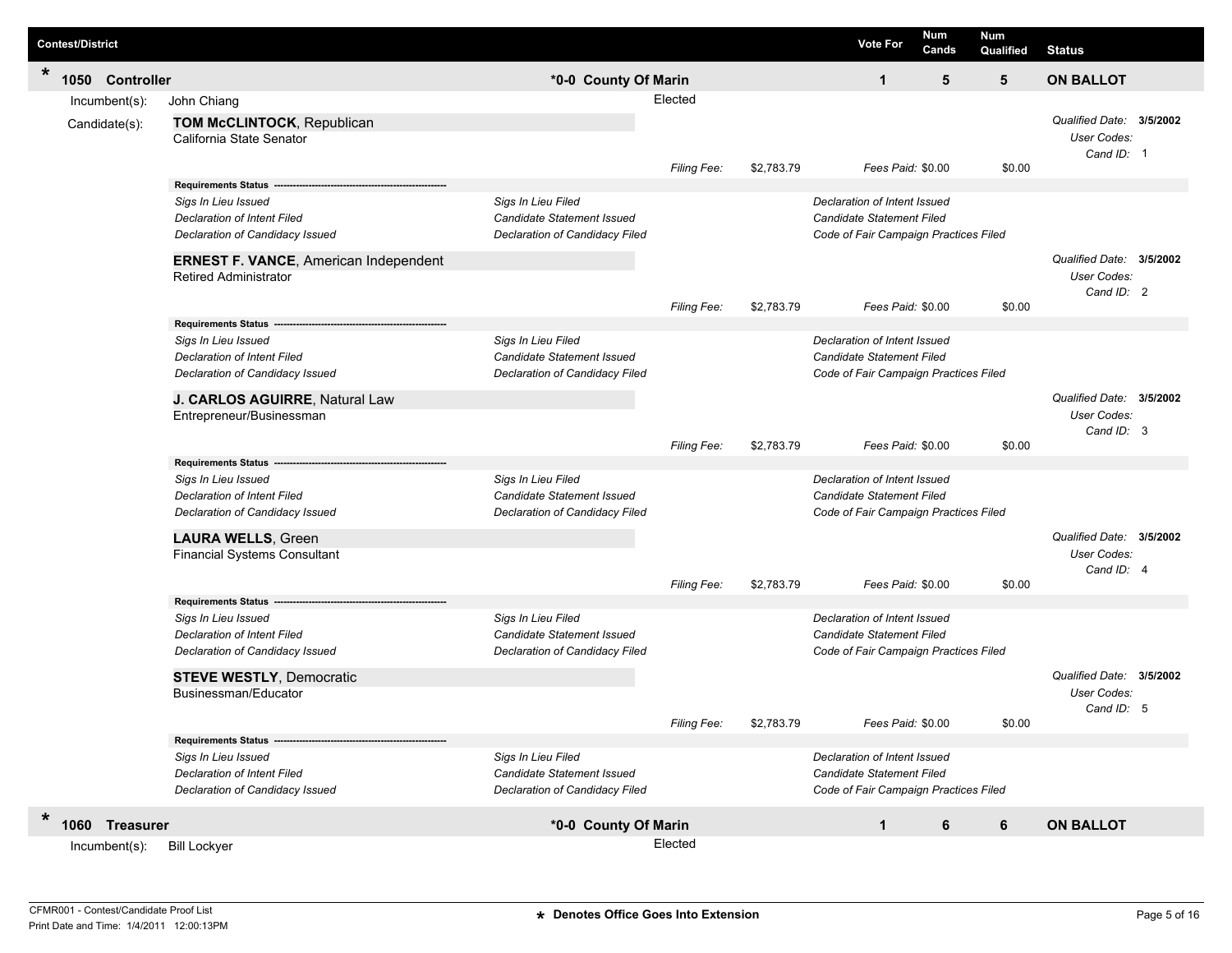| <b>Contest/District</b>         |                                                                                                                     |                                                                                           |                    |            | <b>Vote For</b>                                                                                           | Num<br>Cands | Num<br>Qualified | <b>Status</b>                                         |          |
|---------------------------------|---------------------------------------------------------------------------------------------------------------------|-------------------------------------------------------------------------------------------|--------------------|------------|-----------------------------------------------------------------------------------------------------------|--------------|------------------|-------------------------------------------------------|----------|
| <b>Partisan STATE Treasurer</b> |                                                                                                                     |                                                                                           |                    |            |                                                                                                           |              |                  |                                                       |          |
| 1060 Treasurer                  |                                                                                                                     |                                                                                           |                    |            | $\mathbf{1}$                                                                                              | 6            | 6                | <b>ON BALLOT</b>                                      |          |
| Candidate(s):                   | <b>JEANNE-MARIE ROSENMEIER, Green</b><br><b>Certified Public Accountant</b>                                         |                                                                                           | <b>Filing Fee:</b> | \$2,783.79 | Fees Paid: \$0.00                                                                                         |              | \$0.00           | Qualified Date:<br>User Codes:<br>Cand ID: 1          | 3/5/2002 |
|                                 | <b>Requirements Status</b>                                                                                          |                                                                                           |                    |            |                                                                                                           |              |                  |                                                       |          |
|                                 | Sigs In Lieu Issued<br><b>Declaration of Intent Filed</b><br>Declaration of Candidacy Issued                        | Sigs In Lieu Filed<br><b>Candidate Statement Issued</b><br>Declaration of Candidacy Filed |                    |            | Declaration of Intent Issued<br><b>Candidate Statement Filed</b><br>Code of Fair Campaign Practices Filed |              |                  |                                                       |          |
|                                 | NATHAN E. JOHNSON, American Independent<br><b>Transit Operator</b>                                                  |                                                                                           |                    |            |                                                                                                           |              |                  | Qualified Date: 3/5/2002<br>User Codes:<br>Cand ID: 2 |          |
|                                 |                                                                                                                     |                                                                                           | <b>Filing Fee:</b> | \$2,783.79 | Fees Paid: \$0.00                                                                                         |              | \$0.00           |                                                       |          |
|                                 | <b>Requirements Status</b><br>Sigs In Lieu Issued<br>Declaration of Intent Filed<br>Declaration of Candidacy Issued | Sigs In Lieu Filed<br><b>Candidate Statement Issued</b><br>Declaration of Candidacy Filed |                    |            | Declaration of Intent Issued<br><b>Candidate Statement Filed</b><br>Code of Fair Campaign Practices Filed |              |                  |                                                       |          |
|                                 | PHIL ANGELIDES, Democratic<br>Treasurer of the State of California                                                  |                                                                                           | <b>Filing Fee:</b> | \$2,783.79 | Fees Paid: \$0.00                                                                                         |              | \$0.00           | Qualified Date: 3/5/2002<br>User Codes:<br>Cand ID: 3 |          |
|                                 | <b>Requirements Status</b>                                                                                          |                                                                                           |                    |            |                                                                                                           |              |                  |                                                       |          |
|                                 | Sigs In Lieu Issued<br>Declaration of Intent Filed<br>Declaration of Candidacy Issued                               | Sigs In Lieu Filed<br>Candidate Statement Issued<br>Declaration of Candidacy Filed        |                    |            | Declaration of Intent Issued<br><b>Candidate Statement Filed</b><br>Code of Fair Campaign Practices Filed |              |                  |                                                       |          |
|                                 | <b>GREG CONLON, Republican</b><br>Businessman/CPA                                                                   |                                                                                           |                    |            |                                                                                                           |              |                  | Qualified Date: 3/5/2002<br>User Codes:<br>Cand ID: 4 |          |
|                                 |                                                                                                                     |                                                                                           | <b>Filing Fee:</b> | \$2,783.79 | Fees Paid: \$0.00                                                                                         |              | \$0.00           |                                                       |          |
|                                 | <b>Requirements Status</b><br>Sigs In Lieu Issued<br>Declaration of Intent Filed<br>Declaration of Candidacy Issued | Sigs In Lieu Filed<br><b>Candidate Statement Issued</b><br>Declaration of Candidacy Filed |                    |            | Declaration of Intent Issued<br><b>Candidate Statement Filed</b><br>Code of Fair Campaign Practices Filed |              |                  |                                                       |          |
|                                 | <b>MARIAN SMITHSON, Libertarian</b>                                                                                 |                                                                                           |                    |            |                                                                                                           |              |                  | Qualified Date: 3/5/2002                              |          |
|                                 | West Covina City Treasurer                                                                                          |                                                                                           | Filing Fee:        | \$2,783.79 | Fees Paid: \$0.00                                                                                         |              | \$0.00           | User Codes:<br>Cand ID: 5                             |          |
|                                 | <b>Requirements Status</b>                                                                                          |                                                                                           |                    |            |                                                                                                           |              |                  |                                                       |          |
|                                 | Sigs In Lieu Issued<br>Declaration of Intent Filed<br>Declaration of Candidacy Issued                               | Sigs In Lieu Filed<br>Candidate Statement Issued<br>Declaration of Candidacy Filed        |                    |            | Declaration of Intent Issued<br>Candidate Statement Filed<br>Code of Fair Campaign Practices Filed        |              |                  |                                                       |          |
|                                 | <b>SYLVIA VALENTINE, Natural Law</b><br>Corporation Office Administrator                                            |                                                                                           |                    |            |                                                                                                           |              |                  | Qualified Date: 3/5/2002<br>User Codes:<br>Cand ID: 6 |          |
|                                 |                                                                                                                     |                                                                                           | Filing Fee:        | \$2,783.79 | Fees Paid: \$0.00                                                                                         |              | \$0.00           |                                                       |          |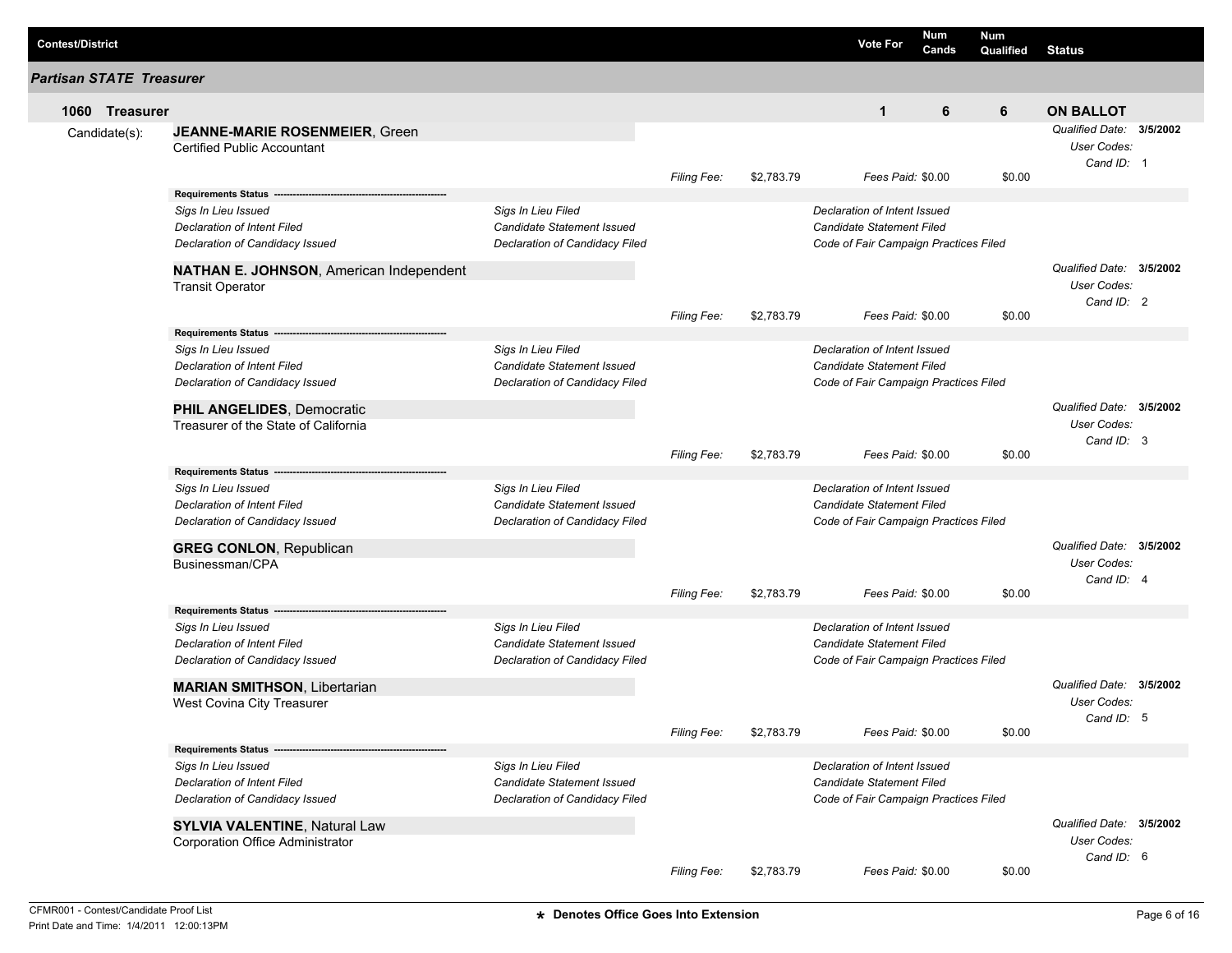| <b>Contest/District</b>              |                                                   |                                |                    |            | <b>Vote For</b>                       | Num<br>Cands | <b>Num</b><br>Qualified | <b>Status</b>                           |  |
|--------------------------------------|---------------------------------------------------|--------------------------------|--------------------|------------|---------------------------------------|--------------|-------------------------|-----------------------------------------|--|
| <b>Partisan STATE Treasurer</b>      |                                                   |                                |                    |            |                                       |              |                         |                                         |  |
| 1060 Treasurer                       |                                                   |                                |                    |            | $\mathbf{1}$                          | 6            | 6                       | <b>ON BALLOT</b>                        |  |
|                                      | <b>Requirements Status</b>                        |                                |                    |            |                                       |              |                         |                                         |  |
|                                      | Sigs In Lieu Issued                               | Sigs In Lieu Filed             |                    |            | Declaration of Intent Issued          |              |                         |                                         |  |
|                                      | Declaration of Intent Filed                       | Candidate Statement Issued     |                    |            | Candidate Statement Filed             |              |                         |                                         |  |
|                                      | Declaration of Candidacy Issued                   | Declaration of Candidacy Filed |                    |            | Code of Fair Campaign Practices Filed |              |                         |                                         |  |
| *<br><b>Attorney General</b><br>1070 |                                                   | *0-0 County Of Marin           |                    |            | $\mathbf{1}$                          | 5            | 5                       | <b>ON BALLOT</b>                        |  |
| $Incumbent(s)$ :                     | Kamala D Harris                                   |                                | Elected            |            |                                       |              |                         |                                         |  |
| Candidate(s):                        | <b>DIANE BEALL TEMPLIN, American Independent</b>  |                                |                    |            |                                       |              |                         | Qualified Date: 3/5/2002                |  |
|                                      | Attorney/Businesswoman                            |                                |                    |            |                                       |              |                         | User Codes:                             |  |
|                                      |                                                   |                                |                    |            |                                       |              |                         | Cand ID: 1                              |  |
|                                      | <b>Requirements Status</b>                        |                                | <b>Filing Fee:</b> | \$3,022.54 | Fees Paid: \$0.00                     |              | \$0.00                  |                                         |  |
|                                      | Sigs In Lieu Issued                               | Sigs In Lieu Filed             |                    |            | Declaration of Intent Issued          |              |                         |                                         |  |
|                                      | Declaration of Intent Filed                       | Candidate Statement Issued     |                    |            | Candidate Statement Filed             |              |                         |                                         |  |
|                                      | Declaration of Candidacy Issued                   | Declaration of Candidacy Filed |                    |            | Code of Fair Campaign Practices Filed |              |                         |                                         |  |
|                                      |                                                   |                                |                    |            |                                       |              |                         |                                         |  |
|                                      | <b>BILL LOCKYER, Democratic</b>                   |                                |                    |            |                                       |              |                         | Qualified Date: 3/5/2002<br>User Codes: |  |
|                                      | California Attorney General                       |                                |                    |            |                                       |              |                         | Cand ID: 2                              |  |
|                                      |                                                   |                                | <b>Filing Fee:</b> | \$3,022.54 | Fees Paid: \$0.00                     |              | \$0.00                  |                                         |  |
|                                      | <b>Requirements Status</b>                        |                                |                    |            |                                       |              |                         |                                         |  |
|                                      | Sigs In Lieu Issued                               | Sigs In Lieu Filed             |                    |            | Declaration of Intent Issued          |              |                         |                                         |  |
|                                      | Declaration of Intent Filed                       | Candidate Statement Issued     |                    |            | Candidate Statement Filed             |              |                         |                                         |  |
|                                      | Declaration of Candidacy Issued                   | Declaration of Candidacy Filed |                    |            | Code of Fair Campaign Practices Filed |              |                         |                                         |  |
|                                      | <b>ED KUWATCH, Libertarian</b>                    |                                |                    |            |                                       |              |                         | Qualified Date: 3/5/2002                |  |
|                                      | <b>Criminal Defense Attorney</b>                  |                                |                    |            |                                       |              |                         | User Codes:                             |  |
|                                      |                                                   |                                |                    |            |                                       |              |                         | Cand ID: 3                              |  |
|                                      |                                                   |                                | <b>Filing Fee:</b> | \$3,022.54 | Fees Paid: \$0.00                     |              | \$0.00                  |                                         |  |
|                                      | <b>Requirements Status</b><br>Sigs In Lieu Issued | Sigs In Lieu Filed             |                    |            | Declaration of Intent Issued          |              |                         |                                         |  |
|                                      | <b>Declaration of Intent Filed</b>                | Candidate Statement Issued     |                    |            | Candidate Statement Filed             |              |                         |                                         |  |
|                                      | Declaration of Candidacy Issued                   | Declaration of Candidacy Filed |                    |            | Code of Fair Campaign Practices Filed |              |                         |                                         |  |
|                                      |                                                   |                                |                    |            |                                       |              |                         |                                         |  |
|                                      | <b>DICK ACKERMAN, Republican</b>                  |                                |                    |            |                                       |              |                         | Qualified Date: 3/5/2002                |  |
|                                      | State Senator/Attorney                            |                                |                    |            |                                       |              |                         | <b>User Codes:</b><br>Cand ID: 4        |  |
|                                      |                                                   |                                | Filing Fee:        | \$3,022.54 | Fees Paid: \$0.00                     |              | \$0.00                  |                                         |  |
|                                      | Requirements Status -----                         |                                |                    |            |                                       |              |                         |                                         |  |
|                                      | Sigs In Lieu Issued                               | Sigs In Lieu Filed             |                    |            | Declaration of Intent Issued          |              |                         |                                         |  |
|                                      | Declaration of Intent Filed                       | Candidate Statement Issued     |                    |            | Candidate Statement Filed             |              |                         |                                         |  |
|                                      | Declaration of Candidacy Issued                   | Declaration of Candidacy Filed |                    |            | Code of Fair Campaign Practices Filed |              |                         |                                         |  |
|                                      | <b>GLEN FREEMAN MOWRER, Green</b>                 |                                |                    |            |                                       |              |                         | Qualified Date: 3/5/2002                |  |
|                                      | Public Defense Attorney                           |                                |                    |            |                                       |              |                         | User Codes:                             |  |
|                                      |                                                   |                                |                    |            |                                       |              |                         | Cand ID: 5                              |  |
|                                      |                                                   |                                | Filing Fee:        | \$3,022.54 | Fees Paid: \$0.00                     |              | \$0.00                  |                                         |  |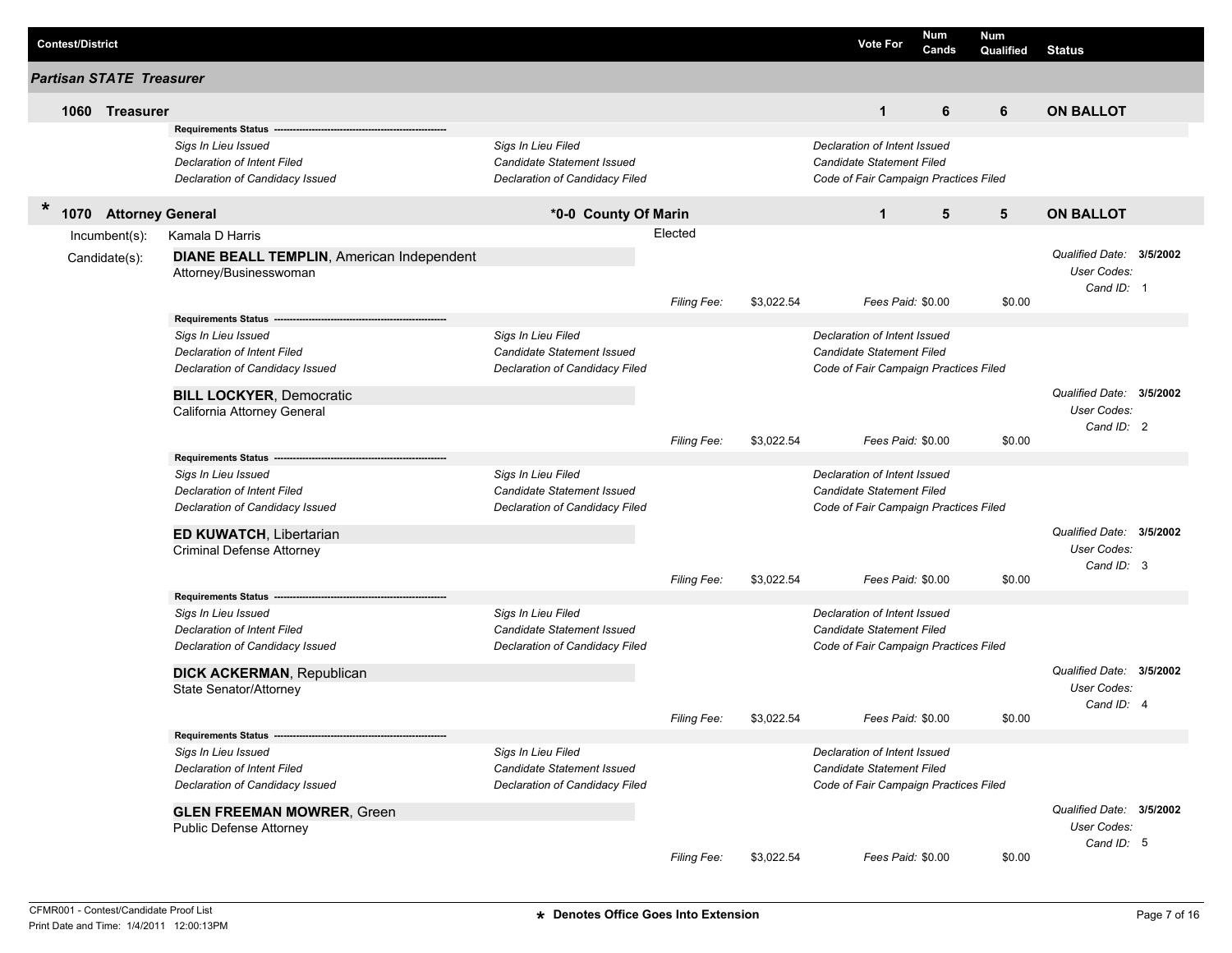|        | <b>Contest/District</b> |                         |                                                         |                                   |                    |            | <b>Vote For</b>                       | Num<br>Cands | Num<br>Qualified | Status                   |  |
|--------|-------------------------|-------------------------|---------------------------------------------------------|-----------------------------------|--------------------|------------|---------------------------------------|--------------|------------------|--------------------------|--|
|        |                         |                         | <b>Partisan STATE Attorney General</b>                  |                                   |                    |            |                                       |              |                  |                          |  |
|        | 1070                    | <b>Attorney General</b> |                                                         |                                   |                    |            | $\mathbf{1}$                          | 5            | 5                | <b>ON BALLOT</b>         |  |
|        |                         |                         | <b>Requirements Status</b>                              |                                   |                    |            |                                       |              |                  |                          |  |
|        |                         |                         | Sigs In Lieu Issued                                     | Sigs In Lieu Filed                |                    |            | Declaration of Intent Issued          |              |                  |                          |  |
|        |                         |                         | Declaration of Intent Filed                             | Candidate Statement Issued        |                    |            | <b>Candidate Statement Filed</b>      |              |                  |                          |  |
|        |                         |                         | Declaration of Candidacy Issued                         | Declaration of Candidacy Filed    |                    |            | Code of Fair Campaign Practices Filed |              |                  |                          |  |
| $\ast$ | 1080                    |                         | <b>Insurance Commissioner</b>                           | *0-0 County Of Marin              |                    |            | $\mathbf{1}$                          | 6            | 6                | <b>ON BALLOT</b>         |  |
|        |                         | $lncumbent(s)$ :        | Dave Jones                                              |                                   | Elected            |            |                                       |              |                  |                          |  |
|        |                         | Candidate(s):           | DAVID I. SHEIDLOWER, Green                              |                                   |                    |            |                                       |              |                  | Qualified Date: 3/5/2002 |  |
|        |                         |                         | <b>Financial Services Executive</b>                     |                                   |                    |            |                                       |              |                  | User Codes:              |  |
|        |                         |                         |                                                         |                                   |                    |            |                                       |              |                  | Cand ID: 1               |  |
|        |                         |                         | <b>Requirements Status</b>                              |                                   | <b>Filing Fee:</b> | \$2,783.79 | Fees Paid: \$0.00                     |              | \$0.00           |                          |  |
|        |                         |                         | Sigs In Lieu Issued                                     | Sigs In Lieu Filed                |                    |            | Declaration of Intent Issued          |              |                  |                          |  |
|        |                         |                         | Declaration of Intent Filed                             | Candidate Statement Issued        |                    |            | <b>Candidate Statement Filed</b>      |              |                  |                          |  |
|        |                         |                         | Declaration of Candidacy Issued                         | Declaration of Candidacy Filed    |                    |            | Code of Fair Campaign Practices Filed |              |                  |                          |  |
|        |                         |                         |                                                         |                                   |                    |            |                                       |              |                  | Qualified Date: 3/5/2002 |  |
|        |                         |                         | <b>STEVE KLEIN, American Independent</b><br>Businessman |                                   |                    |            |                                       |              |                  | User Codes:              |  |
|        |                         |                         |                                                         |                                   |                    |            |                                       |              |                  | Cand ID: 2               |  |
|        |                         |                         |                                                         |                                   | Filing Fee:        | \$2,783.79 | Fees Paid: \$0.00                     |              | \$0.00           |                          |  |
|        |                         |                         | <b>Requirements Status</b>                              |                                   |                    |            |                                       |              |                  |                          |  |
|        |                         |                         | Sigs In Lieu Issued                                     | Sigs In Lieu Filed                |                    |            | Declaration of Intent Issued          |              |                  |                          |  |
|        |                         |                         | Declaration of Intent Filed                             | <b>Candidate Statement Issued</b> |                    |            | <b>Candidate Statement Filed</b>      |              |                  |                          |  |
|        |                         |                         | Declaration of Candidacy Issued                         | Declaration of Candidacy Filed    |                    |            | Code of Fair Campaign Practices Filed |              |                  |                          |  |
|        |                         |                         | <b>JOHN GARAMENDI, Democratic</b>                       |                                   |                    |            |                                       |              |                  | Qualified Date: 3/5/2002 |  |
|        |                         |                         | Businessman/Rancher                                     |                                   |                    |            |                                       |              |                  | User Codes:              |  |
|        |                         |                         |                                                         |                                   | Filing Fee:        | \$2,783.79 | Fees Paid: \$0.00                     |              | \$0.00           | Cand ID: 3               |  |
|        |                         |                         | <b>Requirements Status</b>                              |                                   |                    |            |                                       |              |                  |                          |  |
|        |                         |                         | Sigs In Lieu Issued                                     | Sigs In Lieu Filed                |                    |            | Declaration of Intent Issued          |              |                  |                          |  |
|        |                         |                         | Declaration of Intent Filed                             | Candidate Statement Issued        |                    |            | <b>Candidate Statement Filed</b>      |              |                  |                          |  |
|        |                         |                         | Declaration of Candidacy Issued                         | Declaration of Candidacy Filed    |                    |            | Code of Fair Campaign Practices Filed |              |                  |                          |  |
|        |                         |                         | RAUL CALDERON, JR., Natural Law                         |                                   |                    |            |                                       |              |                  | Qualified Date: 3/5/2002 |  |
|        |                         |                         | Health Researcher/Educator                              |                                   |                    |            |                                       |              |                  | User Codes:              |  |
|        |                         |                         |                                                         |                                   |                    |            |                                       |              |                  | Cand ID: 4               |  |
|        |                         |                         |                                                         |                                   | Filing Fee:        | \$2,783.79 | Fees Paid: \$0.00                     |              | \$0.00           |                          |  |
|        |                         |                         | Sigs In Lieu Issued                                     | Sigs In Lieu Filed                |                    |            | Declaration of Intent Issued          |              |                  |                          |  |
|        |                         |                         | Declaration of Intent Filed                             | Candidate Statement Issued        |                    |            | Candidate Statement Filed             |              |                  |                          |  |
|        |                         |                         | Declaration of Candidacy Issued                         | Declaration of Candidacy Filed    |                    |            | Code of Fair Campaign Practices Filed |              |                  |                          |  |
|        |                         |                         | <b>GARY MENDOZA, Republican</b>                         |                                   |                    |            |                                       |              |                  | Qualified Date: 3/5/2002 |  |
|        |                         |                         | Businessman                                             |                                   |                    |            |                                       |              |                  | User Codes:              |  |
|        |                         |                         |                                                         |                                   |                    |            |                                       |              |                  | Cand ID: 5               |  |
|        |                         |                         |                                                         |                                   | Filing Fee:        | \$2,783.79 | Fees Paid: \$0.00                     |              | \$0.00           |                          |  |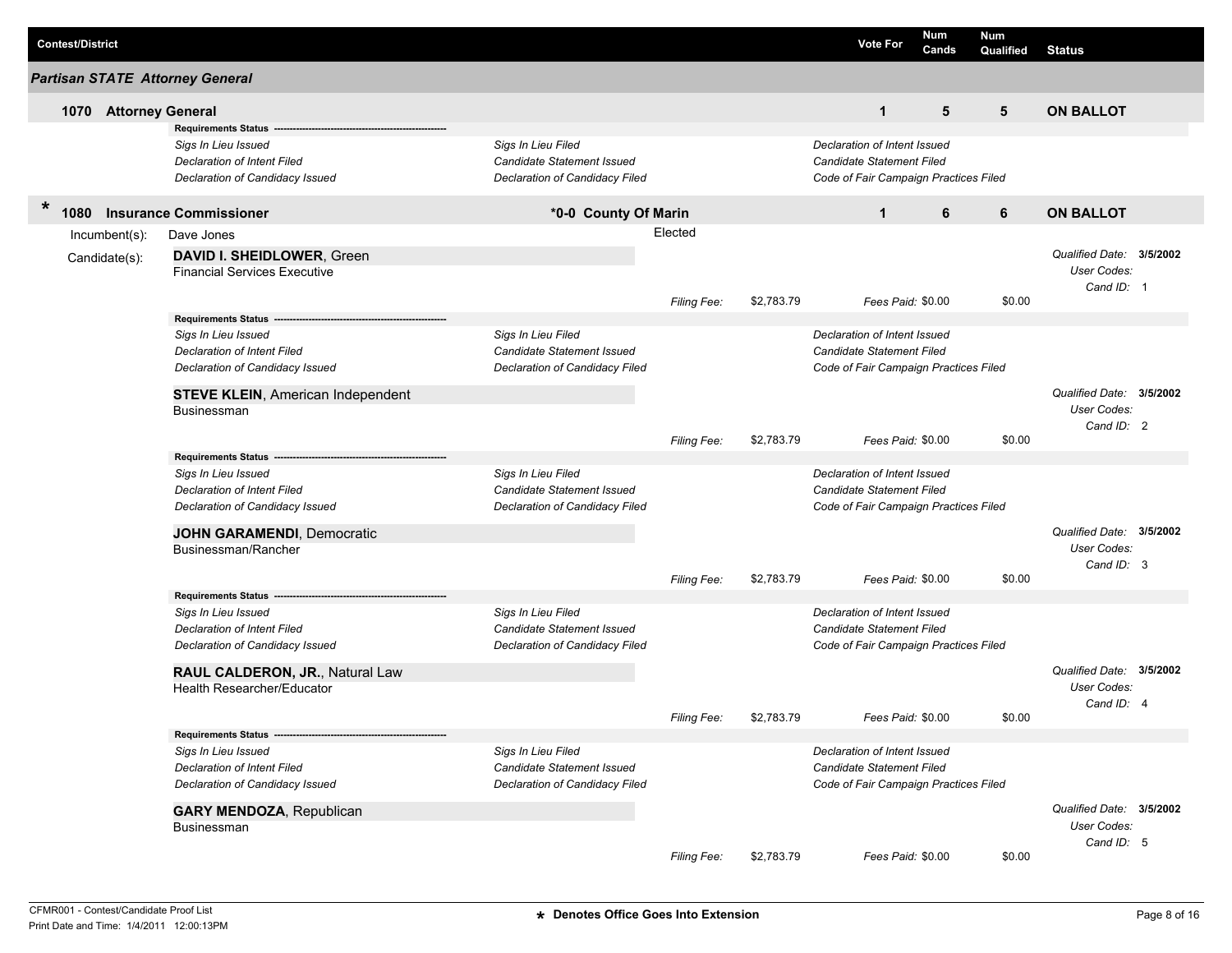| <b>Contest/District</b> |                                              |                                              |             |            | <b>Vote For</b>                       | <b>Num</b><br>Cands | <b>Num</b><br>Qualified | <b>Status</b>             |  |
|-------------------------|----------------------------------------------|----------------------------------------------|-------------|------------|---------------------------------------|---------------------|-------------------------|---------------------------|--|
|                         | <b>Partisan STATE Insurance Commissioner</b> |                                              |             |            |                                       |                     |                         |                           |  |
| 1080                    | <b>Insurance Commissioner</b>                |                                              |             |            | $\mathbf{1}$                          | 6                   | 6                       | <b>ON BALLOT</b>          |  |
|                         | <b>Requirements Status</b>                   |                                              |             |            |                                       |                     |                         |                           |  |
|                         | Sigs In Lieu Issued                          | Sigs In Lieu Filed                           |             |            | Declaration of Intent Issued          |                     |                         |                           |  |
|                         | <b>Declaration of Intent Filed</b>           | Candidate Statement Issued                   |             |            | Candidate Statement Filed             |                     |                         |                           |  |
|                         | Declaration of Candidacy Issued              | Declaration of Candidacy Filed               |             |            | Code of Fair Campaign Practices Filed |                     |                         |                           |  |
|                         | DALE F. OGDEN, Libertarian                   |                                              |             |            |                                       |                     |                         | Qualified Date: 3/5/2002  |  |
|                         | Insurance Consultant/Actuary                 |                                              |             |            |                                       |                     |                         | <b>User Codes:</b>        |  |
|                         |                                              |                                              | Filing Fee: | \$2,783.79 | Fees Paid: \$0.00                     |                     | \$0.00                  | Cand ID: 6                |  |
|                         | <b>Requirements Status --</b>                |                                              |             |            |                                       |                     |                         |                           |  |
|                         | Sigs In Lieu Issued                          | Sigs In Lieu Filed                           |             |            | Declaration of Intent Issued          |                     |                         |                           |  |
|                         | <b>Declaration of Intent Filed</b>           | <b>Candidate Statement Issued</b>            |             |            | Candidate Statement Filed             |                     |                         |                           |  |
|                         | Declaration of Candidacy Issued              | Declaration of Candidacy Filed               |             |            | Code of Fair Campaign Practices Filed |                     |                         |                           |  |
| $\ast$                  |                                              |                                              |             |            |                                       |                     |                         |                           |  |
| 1090                    | Mem, State Bd of Equal, 1st District         | <b>BDEQ1-0 Bd Of Equalization District 1</b> |             |            | $\mathbf{1}$                          | 4                   | 4                       | <b>ON BALLOT</b>          |  |
| $Incumbent(s)$ :        | Betty T Yee                                  |                                              | Elected     |            |                                       |                     |                         |                           |  |
| Candidate(s):           | <b>MARK S. BENDICK, Republican</b>           |                                              |             |            |                                       |                     |                         | Qualified Date: 3/5/2002  |  |
|                         | CPA/Businessman                              |                                              |             |            |                                       |                     |                         | <b>User Codes:</b>        |  |
|                         |                                              |                                              |             |            |                                       |                     |                         | Cand ID: 1                |  |
|                         |                                              |                                              | Filing Fee: | \$1,304.90 | Fees Paid: \$0.00                     |                     | \$0.00                  |                           |  |
|                         | <b>Requirements Status --</b>                |                                              |             |            |                                       |                     |                         |                           |  |
|                         | Sigs In Lieu Issued                          | Sigs In Lieu Filed                           |             |            | Declaration of Intent Issued          |                     |                         |                           |  |
|                         | <b>Declaration of Intent Filed</b>           | Candidate Statement Issued                   |             |            | Candidate Statement Filed             |                     |                         |                           |  |
|                         | Declaration of Candidacy Issued              | Declaration of Candidacy Filed               |             |            | Code of Fair Campaign Practices Filed |                     |                         |                           |  |
|                         | <b>CAROLE MIGDEN, Democratic</b>             |                                              |             |            |                                       |                     |                         | Qualified Date: 3/5/2002  |  |
|                         | California State Assemblymember              |                                              |             |            |                                       |                     |                         | <b>User Codes:</b>        |  |
|                         |                                              |                                              | Filing Fee: | \$1,304.90 | Fees Paid: \$0.00                     |                     | \$0.00                  | Cand ID: 2                |  |
|                         | Requirements Status -----                    |                                              |             |            |                                       |                     |                         |                           |  |
|                         | Sigs In Lieu Issued                          | Sigs In Lieu Filed                           |             |            | Declaration of Intent Issued          |                     |                         |                           |  |
|                         | <b>Declaration of Intent Filed</b>           | Candidate Statement Issued                   |             |            | <b>Candidate Statement Filed</b>      |                     |                         |                           |  |
|                         | Declaration of Candidacy Issued              | Declaration of Candidacy Filed               |             |            | Code of Fair Campaign Practices Filed |                     |                         |                           |  |
|                         | ELIZABETH C. BRIERLY, Libertarian            |                                              |             |            |                                       |                     |                         | Qualified Date: 3/5/2002  |  |
|                         | <b>Business Analyst</b>                      |                                              |             |            |                                       |                     |                         | <b>User Codes:</b>        |  |
|                         |                                              |                                              |             |            |                                       |                     |                         | Cand ID: 3                |  |
|                         |                                              |                                              | Filing Fee: | \$1,304.90 | Fees Paid: \$0.00                     |                     | \$0.00                  |                           |  |
|                         | Requirements Status ---                      |                                              |             |            |                                       |                     |                         |                           |  |
|                         | Sigs In Lieu Issued                          | Sigs In Lieu Filed                           |             |            | Declaration of Intent Issued          |                     |                         |                           |  |
|                         | Declaration of Intent Filed                  | Candidate Statement Issued                   |             |            | Candidate Statement Filed             |                     |                         |                           |  |
|                         | Declaration of Candidacy Issued              | Declaration of Candidacy Filed               |             |            | Code of Fair Campaign Practices Filed |                     |                         |                           |  |
|                         | <b>HARRY YASUMOTO</b>                        |                                              |             |            |                                       |                     |                         | Qualified Date: 5/20/2002 |  |
|                         | No Ballot Designation                        |                                              |             |            |                                       |                     |                         | User Codes:               |  |
|                         |                                              |                                              |             |            |                                       |                     |                         | Cand ID: 4                |  |
|                         |                                              |                                              | Filing Fee: | \$1,304.90 | Fees Paid: \$0.00                     |                     | \$0.00                  |                           |  |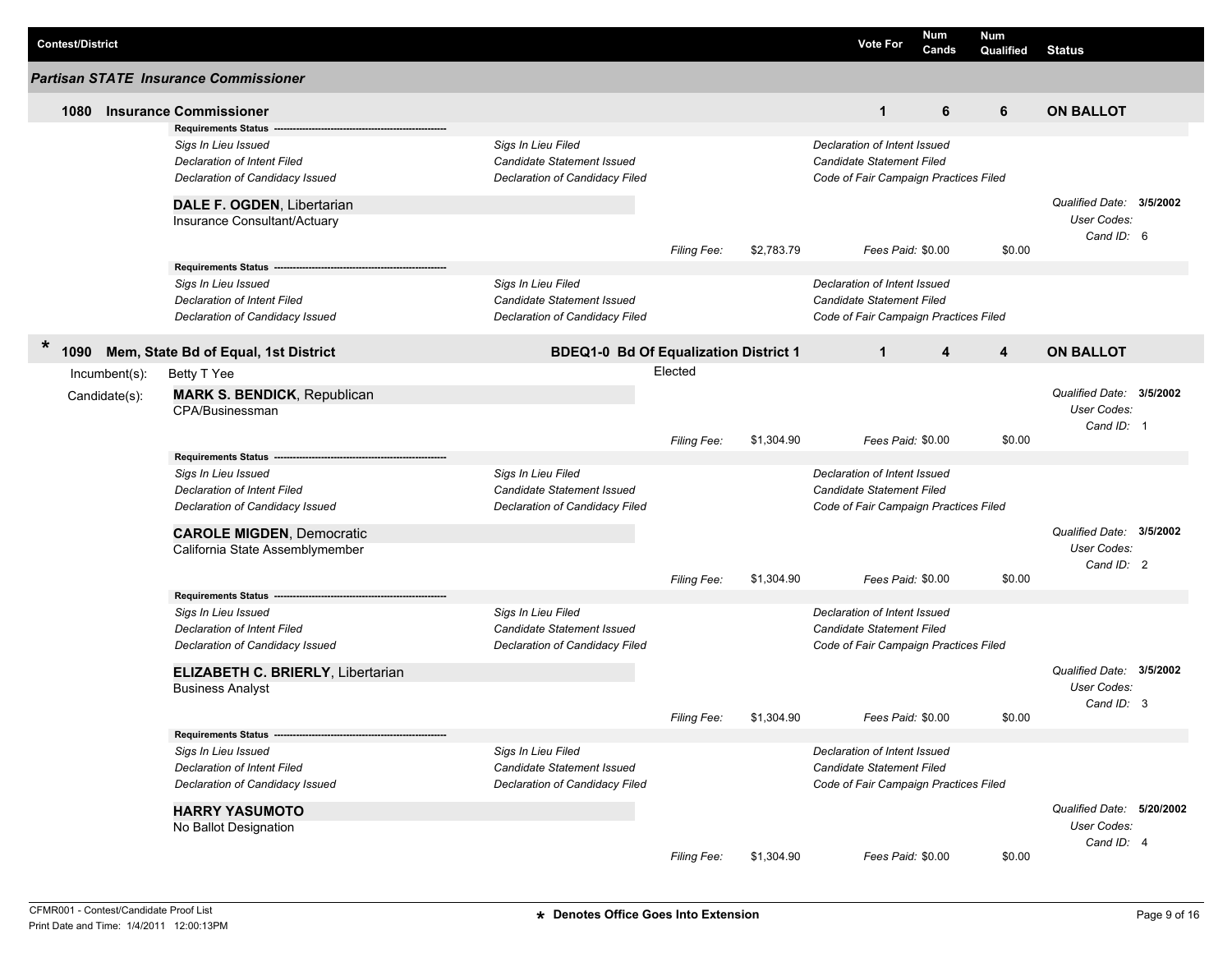| <b>Contest/District</b>        |                                                                                                                                                                                              |                                                                                    |                    |            | <b>Vote For</b>                                                                                                         | Num<br>Cands | Num<br>Qualified        | <b>Status</b>                                         |  |
|--------------------------------|----------------------------------------------------------------------------------------------------------------------------------------------------------------------------------------------|------------------------------------------------------------------------------------|--------------------|------------|-------------------------------------------------------------------------------------------------------------------------|--------------|-------------------------|-------------------------------------------------------|--|
|                                | Partisan STATE Member, State Board Of Equalization, 1st District                                                                                                                             |                                                                                    |                    |            |                                                                                                                         |              |                         |                                                       |  |
| 1090                           | Mem, State Bd of Equal, 1st District                                                                                                                                                         |                                                                                    |                    |            | $\mathbf{1}$                                                                                                            | 4            | 4                       | <b>ON BALLOT</b>                                      |  |
|                                | <b>Requirements Status</b><br>Sigs In Lieu Issued<br>Declaration of Intent Filed<br>Declaration of Candidacy Issued                                                                          | Sigs In Lieu Filed<br>Candidate Statement Issued<br>Declaration of Candidacy Filed |                    |            | Declaration of Intent Issued<br>Candidate Statement Filed<br>Code of Fair Campaign Practices Filed                      |              |                         |                                                       |  |
| $\ast$<br>1120                 | U.S. Representative, 6th District                                                                                                                                                            | *106-0 6th Congressional District                                                  |                    |            | $\mathbf{1}$                                                                                                            | 4            | $\overline{\mathbf{4}}$ | <b>ON BALLOT</b>                                      |  |
| Incumbent(s):<br>Candidate(s): | Lynn Woolsey<br><b>JEFF RAINFORTH, Reform</b><br>Marketing Research Coordinator                                                                                                              |                                                                                    | Elected            |            |                                                                                                                         |              |                         | Qualified Date: 3/5/2002<br>User Codes:<br>Cand ID: 1 |  |
|                                | <b>Requirements Status</b><br>Sigs In Lieu Issued<br><b>Declaration of Intent Filed</b><br>Declaration of Candidacy Issued<br>RICHARD O. BARTON, Libertarian<br>Respiratory Therapist/Author | Sigs In Lieu Filed<br>Candidate Statement Issued<br>Declaration of Candidacy Filed | <b>Filing Fee:</b> | \$1,740.00 | Fees Paid: \$0.00<br>Declaration of Intent Issued<br>Candidate Statement Filed<br>Code of Fair Campaign Practices Filed |              | \$0.00                  | Qualified Date: 3/5/2002<br>User Codes:               |  |
|                                |                                                                                                                                                                                              |                                                                                    | Filing Fee:        | \$1,740.00 | Fees Paid: \$0.00                                                                                                       |              | \$0.00                  | Cand ID: 2                                            |  |
|                                | <b>Requirements Status</b><br>Sigs In Lieu Issued<br>Declaration of Intent Filed<br>Declaration of Candidacy Issued<br>LYNN WOOLSEY, Democratic<br>U.S. Representative                       | Sigs In Lieu Filed<br>Candidate Statement Issued<br>Declaration of Candidacy Filed |                    |            | Declaration of Intent Issued<br>Candidate Statement Filed<br>Code of Fair Campaign Practices Filed                      |              |                         | Qualified Date: 3/5/2002<br>User Codes:               |  |
|                                |                                                                                                                                                                                              |                                                                                    | Filing Fee:        | \$1,740.00 | Fees Paid: \$0.00                                                                                                       |              | \$0.00                  | Cand ID: 3                                            |  |
|                                | <b>Requirements Status</b><br>Sigs In Lieu Issued<br>Declaration of Intent Filed<br>Declaration of Candidacy Issued<br>PAUL L. ERICKSON, Republican<br><b>Small Business Person</b>          | Sigs In Lieu Filed<br>Candidate Statement Issued<br>Declaration of Candidacy Filed |                    |            | Declaration of Intent Issued<br>Candidate Statement Filed<br>Code of Fair Campaign Practices Filed                      |              |                         | Qualified Date: 3/5/2002<br><b>User Codes:</b>        |  |
|                                |                                                                                                                                                                                              |                                                                                    | Filing Fee:        | \$1,740.00 | Fees Paid: \$0.00                                                                                                       |              | \$0.00                  | Cand ID: 4                                            |  |
|                                | Requirements Status ----<br>Sigs In Lieu Issued<br>Declaration of Intent Filed<br>Declaration of Candidacy Issued                                                                            | Sigs In Lieu Filed<br>Candidate Statement Issued<br>Declaration of Candidacy Filed |                    |            | Declaration of Intent Issued<br>Candidate Statement Filed<br>Code of Fair Campaign Practices Filed                      |              |                         |                                                       |  |
| $\ast$<br>1160                 | <b>Member State Assembly, 6th District</b>                                                                                                                                                   | *306-0 6th Assembly District                                                       |                    |            | $\mathbf{1}$                                                                                                            | 3            | $3\phantom{.0}$         | <b>ON BALLOT</b>                                      |  |
| Incumbent(s):                  | Jared William Huffman                                                                                                                                                                        |                                                                                    | Elected            |            |                                                                                                                         |              |                         |                                                       |  |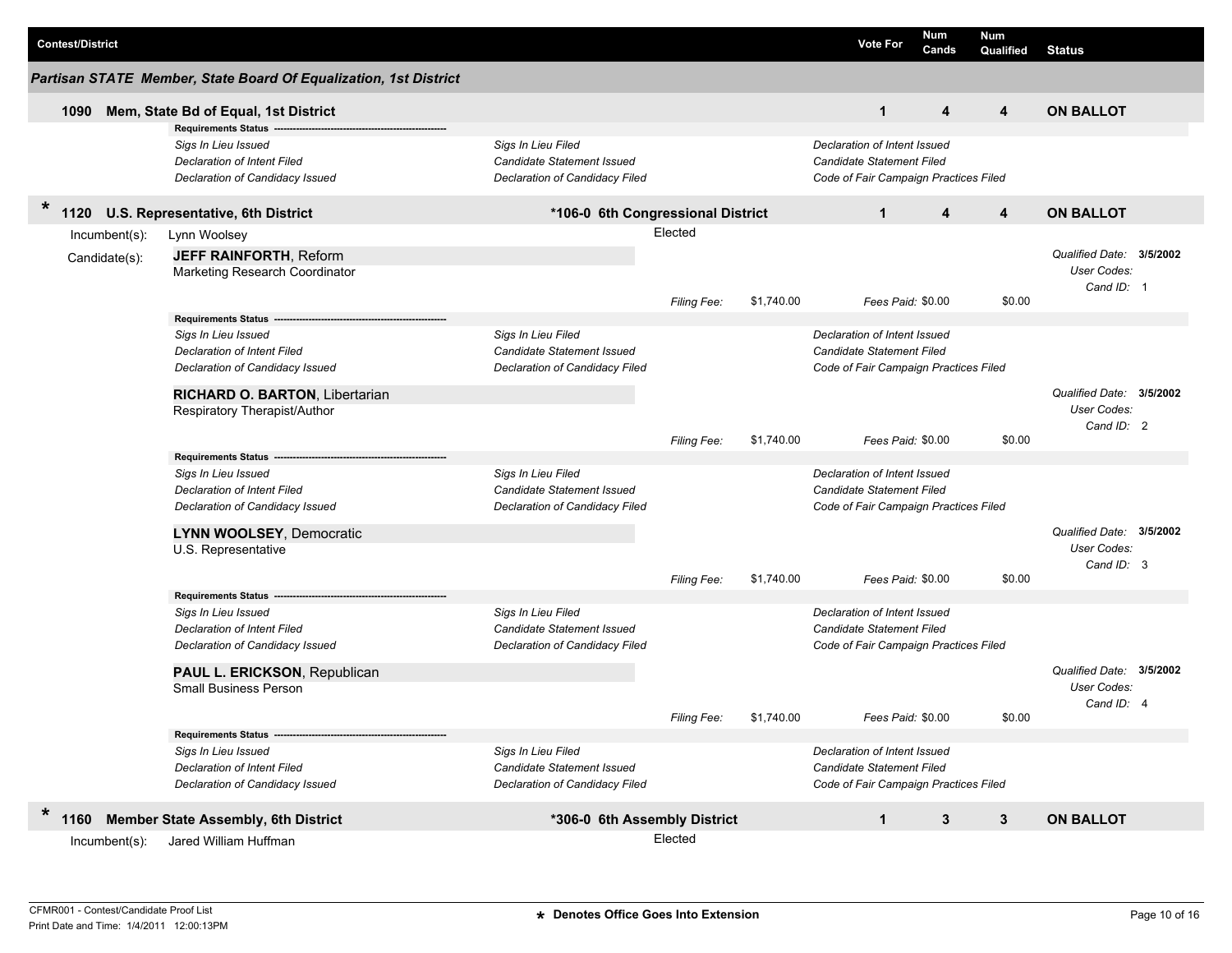| <b>Contest/District</b>                |                                                            |                                                                            |                                                  |                    |            | <b>Vote For</b>                       | Num<br>Cands   | Num<br>Qualified | <b>Status</b>                           |               |
|----------------------------------------|------------------------------------------------------------|----------------------------------------------------------------------------|--------------------------------------------------|--------------------|------------|---------------------------------------|----------------|------------------|-----------------------------------------|---------------|
|                                        |                                                            | Partisan MEMBER OF THE ASSEMBLY Member of the State Assembly, 6th District |                                                  |                    |            |                                       |                |                  |                                         |               |
| 1160                                   |                                                            | <b>Member State Assembly, 6th District</b>                                 |                                                  |                    |            | $\mathbf{1}$                          | 3              | 3                | <b>ON BALLOT</b>                        |               |
| Candidate(s):                          |                                                            | <b>JOE NATION, Democratic</b>                                              |                                                  |                    |            |                                       |                |                  | Qualified Date: 3/5/2002                |               |
|                                        |                                                            | Incumbent                                                                  |                                                  |                    |            |                                       |                |                  | User Codes:                             |               |
|                                        |                                                            |                                                                            |                                                  | Filing Fee:        | \$952.91   | Fees Paid: \$0.00                     |                | \$0.00           | Cand ID: 1                              |               |
|                                        |                                                            | <b>Requirements Status -</b>                                               |                                                  |                    |            |                                       |                |                  |                                         |               |
|                                        |                                                            | Sigs In Lieu Issued                                                        | Sigs In Lieu Filed                               |                    |            | Declaration of Intent Issued          |                |                  |                                         |               |
|                                        |                                                            | Declaration of Intent Filed                                                | Candidate Statement Issued                       |                    |            | Candidate Statement Filed             |                |                  |                                         |               |
|                                        |                                                            | Declaration of Candidacy Issued                                            | Declaration of Candidacy Filed                   |                    |            | Code of Fair Campaign Practices Filed |                |                  |                                         |               |
|                                        |                                                            | RICHARD OLMSTEAD, Libertarian                                              |                                                  |                    |            |                                       |                |                  | Qualified Date: 3/5/2002                |               |
|                                        |                                                            | <b>Business Owner</b>                                                      |                                                  |                    |            |                                       |                |                  | User Codes:                             |               |
|                                        |                                                            |                                                                            |                                                  |                    |            |                                       |                |                  | Cand ID: 2                              |               |
|                                        |                                                            |                                                                            |                                                  | Filing Fee:        | \$952.91   | Fees Paid: \$0.00                     |                | \$0.00           |                                         |               |
|                                        |                                                            | Requirements Status ---<br>Sigs In Lieu Issued                             | Sigs In Lieu Filed                               |                    |            | Declaration of Intent Issued          |                |                  |                                         |               |
|                                        |                                                            | Declaration of Intent Filed                                                | Candidate Statement Issued                       |                    |            | Candidate Statement Filed             |                |                  |                                         |               |
|                                        |                                                            | Declaration of Candidacy Issued                                            | <b>Declaration of Candidacy Filed</b>            |                    |            | Code of Fair Campaign Practices Filed |                |                  |                                         |               |
|                                        |                                                            |                                                                            |                                                  |                    |            |                                       |                |                  |                                         |               |
|                                        |                                                            | <b>KENNETH A. HITT, Republican</b>                                         |                                                  |                    |            |                                       |                |                  | Qualified Date: 3/5/2002                |               |
|                                        |                                                            | Businessman/Educator                                                       |                                                  |                    |            |                                       |                |                  | User Codes:<br>Cand ID: 3               |               |
|                                        |                                                            |                                                                            |                                                  | Filing Fee:        | \$952.91   | Fees Paid: \$0.00                     |                | \$0.00           |                                         |               |
|                                        |                                                            | <b>Requirements Status</b>                                                 |                                                  |                    |            |                                       |                |                  |                                         |               |
|                                        |                                                            | Sigs In Lieu Issued                                                        | Sigs In Lieu Filed                               |                    |            | Declaration of Intent Issued          |                |                  |                                         |               |
|                                        |                                                            | Declaration of Intent Filed                                                | Candidate Statement Issued                       |                    | 07/15/2002 | Candidate Statement Filed             |                |                  | 08/07/2002                              |               |
|                                        |                                                            | Declaration of Candidacy Issued                                            | Declaration of Candidacy Filed                   |                    |            | Code of Fair Campaign Practices Filed |                |                  |                                         |               |
| $\ast$<br>3000                         |                                                            | <b>State Superintendent of, Public Instruction</b>                         | *0-0 County Of Marin                             |                    |            | $\mathbf{1}$                          | $\overline{2}$ | $\overline{2}$   | <b>ON BALLOT</b>                        |               |
| Incumbent(s):                          |                                                            | Tom Torlakson                                                              |                                                  | Elected            |            |                                       |                |                  |                                         |               |
| Candidate(s):                          |                                                            | <b>JACK O'CONNELL</b>                                                      |                                                  |                    |            |                                       |                |                  | Qualified Date: 3/5/2002                |               |
|                                        |                                                            | State Senator/Teacher                                                      |                                                  |                    |            |                                       |                |                  | User Codes:                             |               |
|                                        |                                                            |                                                                            |                                                  |                    |            |                                       |                |                  | Cand ID: 1                              |               |
|                                        |                                                            |                                                                            |                                                  | <b>Filing Fee:</b> | \$2,975.00 | Fees Paid: \$0.00                     |                | \$0.00           |                                         |               |
|                                        |                                                            | <b>Requirements Status</b>                                                 |                                                  |                    |            | Declaration of Intent Issued          |                |                  |                                         |               |
|                                        |                                                            | Sigs In Lieu Issued<br>Declaration of Intent Filed                         | Sigs In Lieu Filed<br>Candidate Statement Issued |                    |            | Candidate Statement Filed             |                |                  |                                         |               |
|                                        |                                                            | Declaration of Candidacy Issued                                            | <b>Declaration of Candidacy Filed</b>            |                    |            | Code of Fair Campaign Practices Filed |                |                  |                                         |               |
|                                        |                                                            |                                                                            |                                                  |                    |            |                                       |                |                  |                                         |               |
|                                        |                                                            | <b>KATHERINE H. SMITH</b>                                                  |                                                  |                    |            |                                       |                |                  | Qualified Date: 3/5/2002<br>User Codes: |               |
|                                        | Governing Board Member, Anaheim Union High School District |                                                                            |                                                  |                    |            |                                       |                |                  | Cand ID: 2                              |               |
|                                        |                                                            |                                                                            |                                                  | <b>Filing Fee:</b> | \$2,975.00 | Fees Paid: \$0.00                     |                | \$0.00           |                                         |               |
|                                        |                                                            | <b>Requirements Status -</b>                                               |                                                  |                    |            |                                       |                |                  |                                         |               |
|                                        |                                                            | Sigs In Lieu Issued                                                        | Sigs In Lieu Filed                               |                    |            | Declaration of Intent Issued          |                |                  |                                         |               |
|                                        |                                                            | <b>Declaration of Intent Filed</b>                                         | Candidate Statement Issued                       |                    |            | Candidate Statement Filed             |                |                  |                                         |               |
|                                        |                                                            | Declaration of Candidacy Issued                                            | Declaration of Candidacy Filed                   |                    |            | Code of Fair Campaign Practices Filed |                |                  |                                         |               |
| *<br>3034                              |                                                            | Bolinas-Stinson Un Sch, Gov Brd Mem, Full Term                             | <b>SC00-0 Bolinas-Stinson School District</b>    |                    |            | 3                                     | 6              | 5                | <b>ON BALLOT</b>                        |               |
| CFMR001 - Contest/Candidate Proof List |                                                            |                                                                            | * Denotes Office Goes Into Extension             |                    |            |                                       |                |                  |                                         | Page 11 of 16 |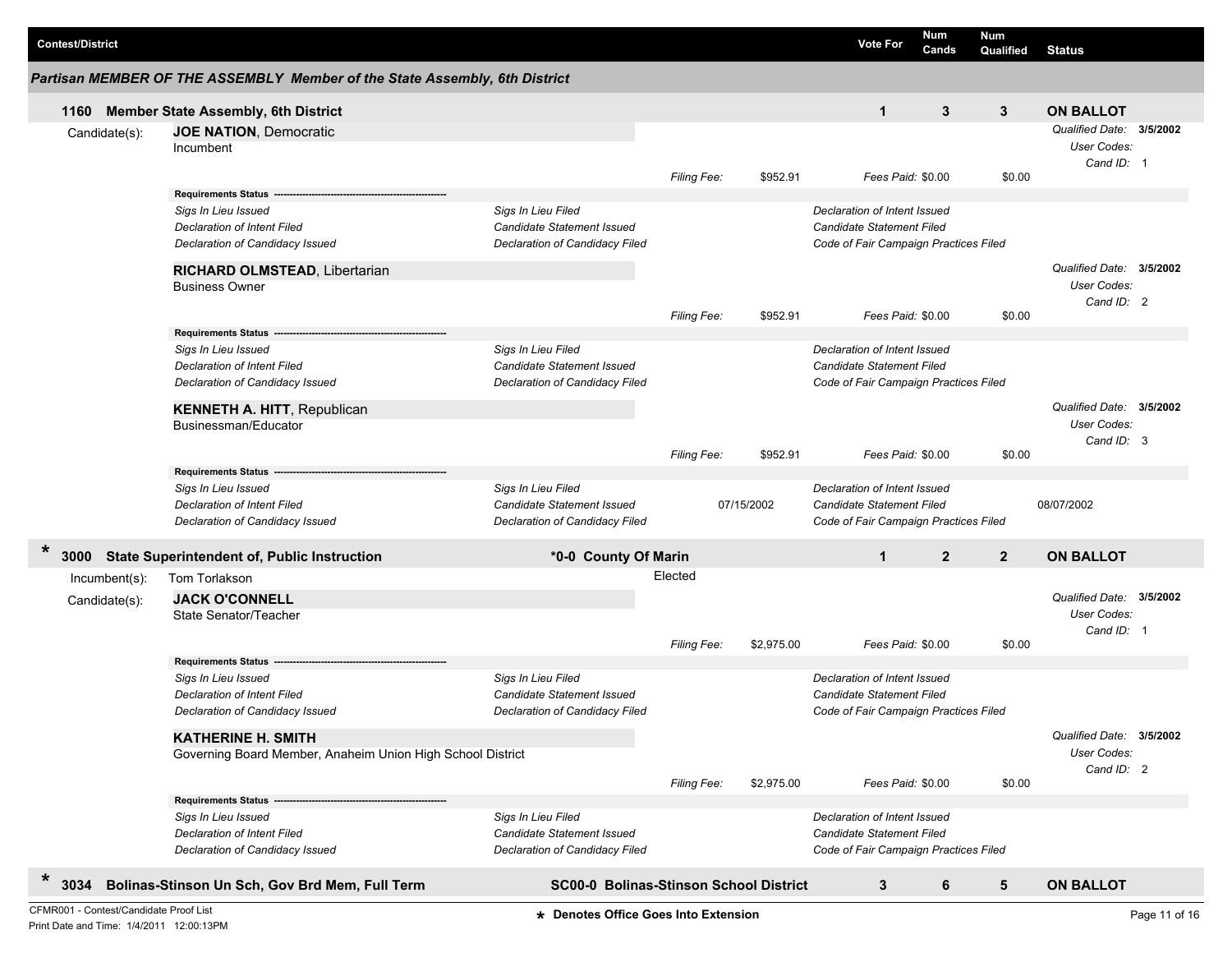| <b>Contest/District</b> |                                                                                                                                                 |            |                                                                                           |                               |                          | <b>Vote For</b>                                                                                           | <b>Num</b><br>Cands | <b>Num</b><br>Qualified | <b>Status</b>                                          |  |
|-------------------------|-------------------------------------------------------------------------------------------------------------------------------------------------|------------|-------------------------------------------------------------------------------------------|-------------------------------|--------------------------|-----------------------------------------------------------------------------------------------------------|---------------------|-------------------------|--------------------------------------------------------|--|
| *<br>3034               | Bolinas-Stinson Un Sch, Gov Brd Mem, Full Term                                                                                                  |            | <b>SC00-0 Bolinas-Stinson School District</b>                                             |                               |                          | 3                                                                                                         | 6                   | 5                       | <b>ON BALLOT</b>                                       |  |
| Incumbent(s):           | Nathan Mols Siedman<br>Jennifer Kovace Pfeiffer<br><b>Stephen Arthur Marcotte</b>                                                               |            |                                                                                           | Elected<br>Elected<br>Elected |                          |                                                                                                           |                     |                         |                                                        |  |
| Candidate(s):           | <b>CHARLIE ROSS</b><br>Incumbent                                                                                                                |            |                                                                                           | Filing Fee:                   | \$0.00                   | Fees Paid: \$0.00                                                                                         |                     | \$0.00                  | Qualified Date: 7/17/2002<br>User Codes:<br>Cand ID: 1 |  |
|                         | <b>Requirements Status</b><br>Sigs In Lieu Issued<br>Declaration of Intent Filed<br>Declaration of Candidacy Issued                             | 07/17/2002 | Sigs In Lieu Filed<br>Candidate Statement Issued<br>Declaration of Candidacy Filed        |                               | 07/17/2002               | Declaration of Intent Issued<br><b>Candidate Statement Filed</b><br>Code of Fair Campaign Practices Filed |                     |                         | Qualified Date: 8/1/2002                               |  |
|                         | <b>TOM WILLIARD</b><br>No Ballot Designation<br><b>Elected Incumbent</b>                                                                        |            |                                                                                           | <b>Filing Fee:</b>            | \$0.00                   | Fees Paid: \$0.00                                                                                         |                     | \$0.00                  | User Codes:<br>Cand ID: 2                              |  |
|                         | <b>Requirements Status</b><br>Sigs In Lieu Issued<br><b>Declaration of Intent Filed</b><br>Declaration of Candidacy Issued                      | 07/30/2002 | Sigs In Lieu Filed<br>Candidate Statement Issued<br>Declaration of Candidacy Filed        |                               | 07/30/2002<br>08/01/2002 | Declaration of Intent Issued<br><b>Candidate Statement Filed</b><br>Code of Fair Campaign Practices Filed |                     |                         | 08/01/2002                                             |  |
|                         | <b>FRANCINE (FRANKIE) ACCARDI</b><br>Incumbent<br><b>Elected Incumbent</b>                                                                      |            |                                                                                           | Filing Fee:                   | \$0.00                   | Fees Paid: \$0.00                                                                                         |                     | \$0.00                  | Qualified Date: 8/7/2002<br>User Codes:<br>Cand ID: 3  |  |
|                         | <b>Requirements Status</b><br>Sigs In Lieu Issued<br>Declaration of Intent Filed<br>Declaration of Candidacy Issued                             | 08/07/2002 | Sigs In Lieu Filed<br><b>Candidate Statement Issued</b><br>Declaration of Candidacy Filed |                               | 08/07/2002<br>08/07/2002 | Declaration of Intent Issued<br>Candidate Statement Filed<br>Code of Fair Campaign Practices Filed        |                     |                         | 08/07/2002                                             |  |
|                         | <b>MATTHEW E. LEWIS</b><br><b>Builder</b>                                                                                                       |            |                                                                                           | Filing Fee:                   | \$0.00                   | Fees Paid: \$0.00                                                                                         |                     | \$0.00                  | Qualified Date: 8/14/2002<br>User Codes:<br>Cand ID: 5 |  |
|                         | <b>Requirements Status</b><br>Sigs In Lieu Issued<br><b>Declaration of Intent Filed</b><br>Declaration of Candidacy Issued                      | 08/13/2002 | Sigs In Lieu Filed<br>Candidate Statement Issued<br>Declaration of Candidacy Filed        |                               | 08/13/2002<br>08/14/2002 | Declaration of Intent Issued<br><b>Candidate Statement Filed</b><br>Code of Fair Campaign Practices Filed |                     |                         | 08/14/2002                                             |  |
|                         | <b>MEG SIMONDS</b><br>No Ballot Designation                                                                                                     |            |                                                                                           | Filing Fee:                   | \$0.00                   | Fees Paid: \$0.00                                                                                         |                     | \$0.00                  | Qualified Date: 8/14/2002<br>User Codes:<br>Cand ID: 6 |  |
|                         | <b>Elected Incumbent</b><br><b>Requirements Status</b><br>Sigs In Lieu Issued<br>Declaration of Intent Filed<br>Declaration of Candidacy Issued | 08/14/2002 | Sigs In Lieu Filed<br>Candidate Statement Issued<br>Declaration of Candidacy Filed        |                               | 08/14/2002<br>08/14/2002 | Declaration of Intent Issued<br>Candidate Statement Filed<br>Code of Fair Campaign Practices Filed        |                     |                         | 08/14/2002                                             |  |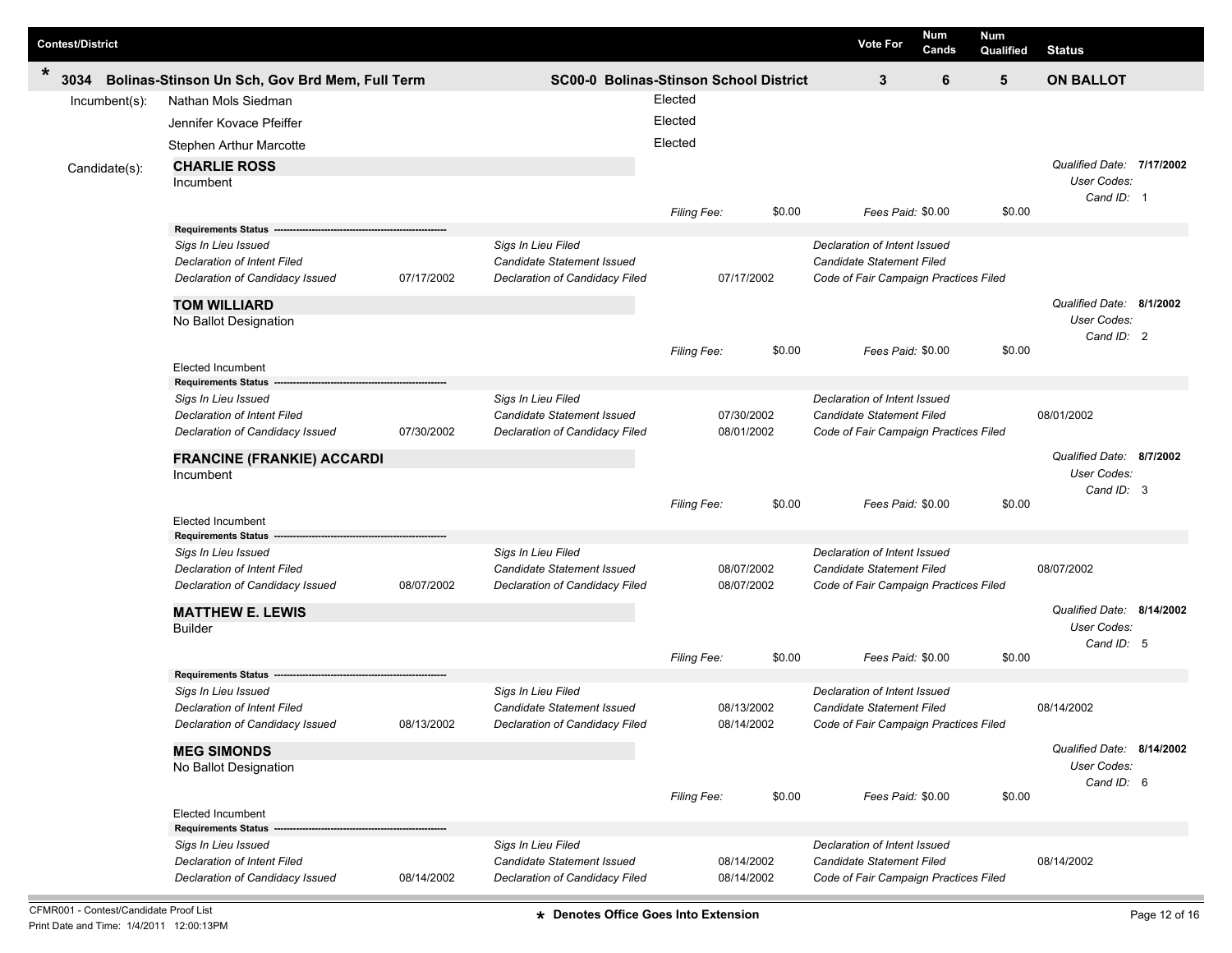| <b>Contest/District</b> |                                 |  |                                                                  |            |                                                         |                    |            |              | <b>Vote For</b>                                                                                           | Num<br>Cands | Num<br>Qualified | <b>Status</b>                                         |  |
|-------------------------|---------------------------------|--|------------------------------------------------------------------|------------|---------------------------------------------------------|--------------------|------------|--------------|-----------------------------------------------------------------------------------------------------------|--------------|------------------|-------------------------------------------------------|--|
| $\ast$<br>4001          | <b>Supervisor, 1st District</b> |  |                                                                  |            | *401-0 1st Supervisorial District                       |                    |            | $\mathbf{1}$ | $\mathbf{2}$                                                                                              | $\mathbf{2}$ | <b>ON BALLOT</b> |                                                       |  |
|                         | Incumbent(s):                   |  | Susan L Adams                                                    |            | Elected                                                 |                    |            |              |                                                                                                           |              |                  |                                                       |  |
|                         | Candidate(s):                   |  | <b>SUSAN L. ADAMS, Democratic</b><br>Nurse Practitioner/Educator |            |                                                         |                    |            |              |                                                                                                           |              |                  | Qualified Date: 3/5/2002<br>User Codes:<br>Cand ID: 1 |  |
|                         |                                 |  | Elected Incumbent                                                |            |                                                         | <b>Filing Fee:</b> |            | \$977.39     | Fees Paid: \$0.00                                                                                         |              | \$0.00           |                                                       |  |
|                         |                                 |  | <b>Requirements Status</b>                                       |            |                                                         |                    |            |              |                                                                                                           |              |                  |                                                       |  |
|                         |                                 |  | Sigs In Lieu Issued                                              |            | Sigs In Lieu Filed                                      |                    |            |              | Declaration of Intent Issued                                                                              |              |                  |                                                       |  |
|                         |                                 |  | <b>Declaration of Intent Filed</b>                               |            | Candidate Statement Issued                              |                    |            |              | <b>Candidate Statement Filed</b>                                                                          |              |                  | 07/30/2002                                            |  |
|                         |                                 |  | Declaration of Candidacy Issued                                  |            | Declaration of Candidacy Filed                          |                    |            |              | Code of Fair Campaign Practices Filed                                                                     |              |                  |                                                       |  |
|                         |                                 |  | <b>PAUL COHEN, Democratic</b>                                    |            |                                                         |                    |            |              |                                                                                                           |              |                  | Qualified Date: 3/5/2002                              |  |
|                         |                                 |  | San Rafael Councilmember                                         |            |                                                         |                    |            |              |                                                                                                           |              |                  | User Codes:                                           |  |
|                         |                                 |  |                                                                  |            |                                                         | Filing Fee:        |            | \$977.39     | Fees Paid: \$0.00                                                                                         |              | \$0.00           | Cand ID: 2                                            |  |
|                         |                                 |  | <b>Requirements Status</b>                                       |            |                                                         |                    |            |              |                                                                                                           |              |                  |                                                       |  |
|                         |                                 |  | Sigs In Lieu Issued                                              |            | Sigs In Lieu Filed                                      |                    |            |              | Declaration of Intent Issued                                                                              |              |                  |                                                       |  |
|                         |                                 |  | Declaration of Intent Filed                                      |            | Candidate Statement Issued                              |                    |            |              | Candidate Statement Filed                                                                                 |              |                  | 08/09/2002                                            |  |
|                         |                                 |  | Declaration of Candidacy Issued                                  |            | Declaration of Candidacy Filed                          |                    |            |              | Code of Fair Campaign Practices Filed                                                                     |              |                  |                                                       |  |
| $\ast$<br>5093          |                                 |  | Member, City Council, City of Sausalito                          |            | *509-0 City Of Sausalito                                |                    |            |              | $\overline{2}$                                                                                            | 5            | 5                | <b>ON BALLOT</b>                                      |  |
|                         | Incumbent(s):                   |  | Herbert Alan Weiner                                              |            |                                                         | Elected            |            |              |                                                                                                           |              |                  |                                                       |  |
|                         | Candidate(s):                   |  | Jonathan William Leone                                           |            |                                                         | Elected            |            |              |                                                                                                           |              |                  |                                                       |  |
|                         |                                 |  | <b>DENNIS SCREMIN</b><br>Therapist/Administrator                 |            |                                                         |                    |            |              |                                                                                                           |              |                  | Qualified Date: 8/8/2002<br>User Codes:<br>Cand ID: 1 |  |
|                         |                                 |  |                                                                  |            |                                                         | <b>Filing Fee:</b> |            | \$0.00       | Fees Paid: \$0.00                                                                                         |              | \$0.00           |                                                       |  |
|                         |                                 |  | <b>Elected Incumbent</b>                                         |            |                                                         |                    |            |              |                                                                                                           |              |                  |                                                       |  |
|                         |                                 |  | <b>Requirements Status</b>                                       |            |                                                         |                    |            |              |                                                                                                           |              |                  |                                                       |  |
|                         |                                 |  | Sigs In Lieu Issued<br><b>Declaration of Intent Filed</b>        |            | Sigs In Lieu Filed<br><b>Candidate Statement Issued</b> |                    | 07/16/2002 |              | Declaration of Intent Issued<br><b>Candidate Statement Filed</b><br>Code of Fair Campaign Practices Filed |              |                  | 08/08/2002                                            |  |
|                         |                                 |  | Declaration of Candidacy Issued                                  | 07/16/2002 | Declaration of Candidacy Filed                          |                    | 08/08/2002 |              |                                                                                                           |              |                  |                                                       |  |
|                         |                                 |  |                                                                  |            |                                                         |                    |            |              |                                                                                                           |              |                  | Qualified Date: 8/13/2002                             |  |
|                         |                                 |  | <b>RICHARD ASPEN</b><br>Entertainer/Entrepreneur/Educator        |            |                                                         |                    |            |              |                                                                                                           |              |                  | User Codes:                                           |  |
|                         |                                 |  |                                                                  |            |                                                         |                    |            |              |                                                                                                           |              |                  | Cand ID: 2                                            |  |
|                         |                                 |  |                                                                  |            |                                                         | <b>Filing Fee:</b> |            | \$0.00       | Fees Paid: \$0.00                                                                                         |              | \$0.00           |                                                       |  |
|                         |                                 |  | <b>Requirements Status</b>                                       |            |                                                         |                    |            |              |                                                                                                           |              |                  |                                                       |  |
|                         |                                 |  | Sigs In Lieu Issued<br><b>Declaration of Intent Filed</b>        |            | Sigs In Lieu Filed<br>Candidate Statement Issued        |                    | 07/23/2002 |              | Declaration of Intent Issued<br><b>Candidate Statement Filed</b>                                          |              |                  | 08/09/2002                                            |  |
|                         |                                 |  | Declaration of Candidacy Issued                                  | 07/23/2002 | Declaration of Candidacy Filed                          |                    | 08/09/2002 |              | Code of Fair Campaign Practices Filed                                                                     |              |                  |                                                       |  |
|                         |                                 |  |                                                                  |            |                                                         |                    |            |              |                                                                                                           |              |                  |                                                       |  |
|                         |                                 |  | <b>RONALD P. ALBERT</b><br><b>Attorney Attorney</b>              |            |                                                         |                    |            |              |                                                                                                           |              |                  | Qualified Date: 8/9/2002<br>User Codes:<br>Cand ID: 3 |  |
|                         |                                 |  | Elected Incumbent                                                |            |                                                         | Filing Fee:        |            | \$0.00       | Fees Paid: \$0.00                                                                                         |              | \$0.00           |                                                       |  |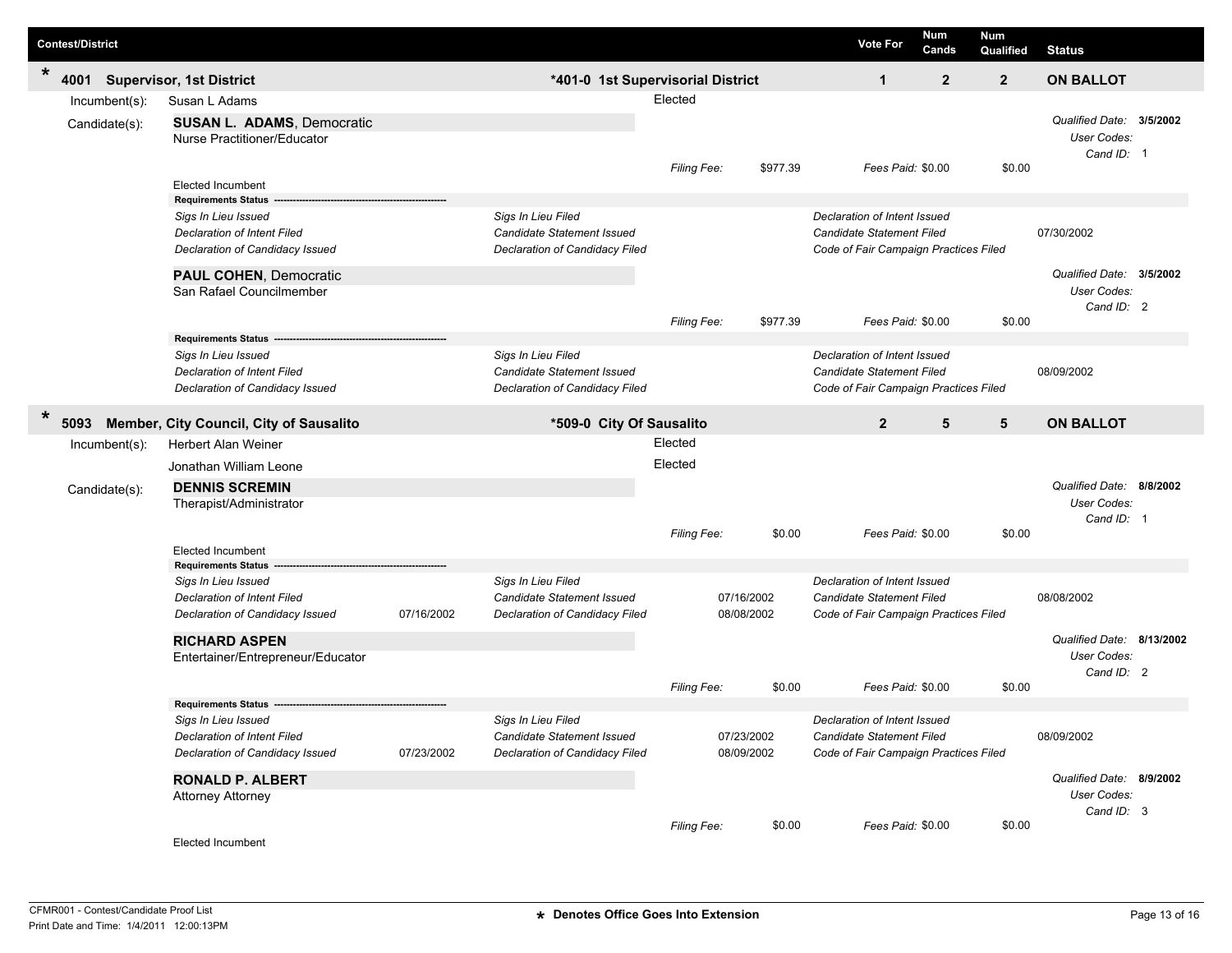| <b>Contest/District</b> |                                                                                                                     |            |                                                                                           |                                          |                          |                                                                                                    | <b>Vote For</b>                                                                                    | Num<br>Cands | <b>Num</b><br>Qualified | <b>Status</b>                                          |  |
|-------------------------|---------------------------------------------------------------------------------------------------------------------|------------|-------------------------------------------------------------------------------------------|------------------------------------------|--------------------------|----------------------------------------------------------------------------------------------------|----------------------------------------------------------------------------------------------------|--------------|-------------------------|--------------------------------------------------------|--|
|                         | Non-Partisan MUNICIPAL CITY OF SAUSALITO Member, City Council                                                       |            |                                                                                           |                                          |                          |                                                                                                    |                                                                                                    |              |                         |                                                        |  |
| 5093                    | Member, City Council, City of Sausalito                                                                             |            |                                                                                           |                                          |                          |                                                                                                    | $\mathbf{2}$                                                                                       | 5            | 5                       | <b>ON BALLOT</b>                                       |  |
|                         | <b>Requirements Status</b><br>Sigs In Lieu Issued<br>Declaration of Intent Filed<br>Declaration of Candidacy Issued | 07/23/2002 | Sigs In Lieu Filed<br>Candidate Statement Issued<br>Declaration of Candidacy Filed        |                                          | 07/23/2002<br>08/09/2002 |                                                                                                    | Declaration of Intent Issued<br>Candidate Statement Filed<br>Code of Fair Campaign Practices Filed |              |                         | 08/09/2002                                             |  |
|                         | <b>KENNETH RICHARDS</b><br><b>Company Director</b>                                                                  |            |                                                                                           |                                          |                          | \$0.00                                                                                             | Fees Paid: \$0.00                                                                                  |              | \$0.00                  | Qualified Date: 8/9/2002<br>User Codes:<br>Cand ID: 4  |  |
|                         | <b>Requirements Status</b>                                                                                          |            |                                                                                           | Filing Fee:                              |                          |                                                                                                    |                                                                                                    |              |                         |                                                        |  |
|                         | Sigs In Lieu Issued<br>Declaration of Intent Filed<br>Declaration of Candidacy Issued                               | 07/17/2002 | Sigs In Lieu Filed<br><b>Candidate Statement Issued</b><br>Declaration of Candidacy Filed | 07/17/2002<br>08/09/2002                 |                          | Declaration of Intent Issued<br>Candidate Statement Filed<br>Code of Fair Campaign Practices Filed |                                                                                                    |              | 08/09/2002              |                                                        |  |
|                         | <b>REX MARTIN</b><br><b>Emergency Communications Director</b>                                                       |            |                                                                                           |                                          |                          |                                                                                                    |                                                                                                    |              |                         | Qualified Date: 8/14/2002<br>User Codes:<br>Cand ID: 5 |  |
|                         | <b>Requirements Status</b>                                                                                          |            |                                                                                           | Filing Fee:                              |                          | \$0.00                                                                                             | Fees Paid: \$0.00                                                                                  |              | \$0.00                  |                                                        |  |
|                         | Sigs In Lieu Issued<br>Declaration of Intent Filed<br>Declaration of Candidacy Issued                               | 08/08/2002 | Sigs In Lieu Filed<br><b>Candidate Statement Issued</b><br>Declaration of Candidacy Filed |                                          | 08/08/2002<br>08/13/2002 |                                                                                                    | Declaration of Intent Issued<br>Candidate Statement Filed<br>Code of Fair Campaign Practices Filed |              |                         | 08/13/2002                                             |  |
| $\ast$<br>6029          | Director, Marin Healthcare Dist                                                                                     |            |                                                                                           | <b>HOS01-0 Marin Healthcare District</b> |                          |                                                                                                    | 11<br>3                                                                                            |              | 10                      | <b>ON BALLOT</b>                                       |  |
| $Incumbent(s)$ :        | Jennifer Rienks                                                                                                     |            |                                                                                           | Elected                                  |                          |                                                                                                    |                                                                                                    |              |                         |                                                        |  |
|                         | James Alexander Clever                                                                                              |            |                                                                                           | Elected                                  |                          |                                                                                                    |                                                                                                    |              |                         |                                                        |  |
|                         | Larry A Bedard                                                                                                      |            |                                                                                           | Elected                                  |                          |                                                                                                    |                                                                                                    |              |                         |                                                        |  |
| Candidate(s):           | <b>LAWRENCE H. ARNSTEIN</b>                                                                                         |            |                                                                                           |                                          |                          |                                                                                                    |                                                                                                    |              |                         | Qualified Date: 8/2/2002                               |  |
|                         | Incumbent                                                                                                           |            |                                                                                           |                                          |                          |                                                                                                    |                                                                                                    |              |                         | User Codes:                                            |  |
|                         |                                                                                                                     |            |                                                                                           | Filing Fee:                              |                          | \$0.00                                                                                             | Fees Paid: \$0.00                                                                                  |              | \$0.00                  | Cand ID: 1                                             |  |
|                         | <b>Elected Incumbent</b><br><b>Requirements Status</b>                                                              |            |                                                                                           |                                          |                          |                                                                                                    |                                                                                                    |              |                         |                                                        |  |
|                         | Sigs In Lieu Issued<br>Declaration of Intent Filed<br>Declaration of Candidacy Issued                               | 07/15/2002 | Sigs In Lieu Filed<br><b>Candidate Statement Issued</b><br>Declaration of Candidacy Filed |                                          | 07/15/2002<br>08/02/2002 |                                                                                                    | Declaration of Intent Issued<br>Candidate Statement Filed<br>Code of Fair Campaign Practices Filed |              |                         | 08/02/2002                                             |  |
|                         | <b>JOHN W. SEVERINGHAUS</b><br>Incumbent                                                                            |            |                                                                                           |                                          |                          |                                                                                                    |                                                                                                    |              |                         | Qualified Date: 7/16/2002<br>User Codes:<br>Cand ID: 2 |  |
|                         | <b>Elected Incumbent</b>                                                                                            |            |                                                                                           | Filing Fee:                              |                          | \$0.00                                                                                             | Fees Paid: \$0.00                                                                                  |              | \$0.00                  |                                                        |  |
|                         | <b>Requirements Status</b>                                                                                          |            |                                                                                           |                                          |                          |                                                                                                    |                                                                                                    |              |                         |                                                        |  |
|                         | Sigs In Lieu Issued<br>Declaration of Intent Filed<br>Declaration of Candidacy Issued                               | 07/16/2002 | Sigs In Lieu Filed<br><b>Candidate Statement Issued</b><br>Declaration of Candidacy Filed |                                          | 07/16/2002<br>07/16/2002 |                                                                                                    | Declaration of Intent Issued<br>Candidate Statement Filed<br>Code of Fair Campaign Practices Filed |              |                         | 07/16/2002                                             |  |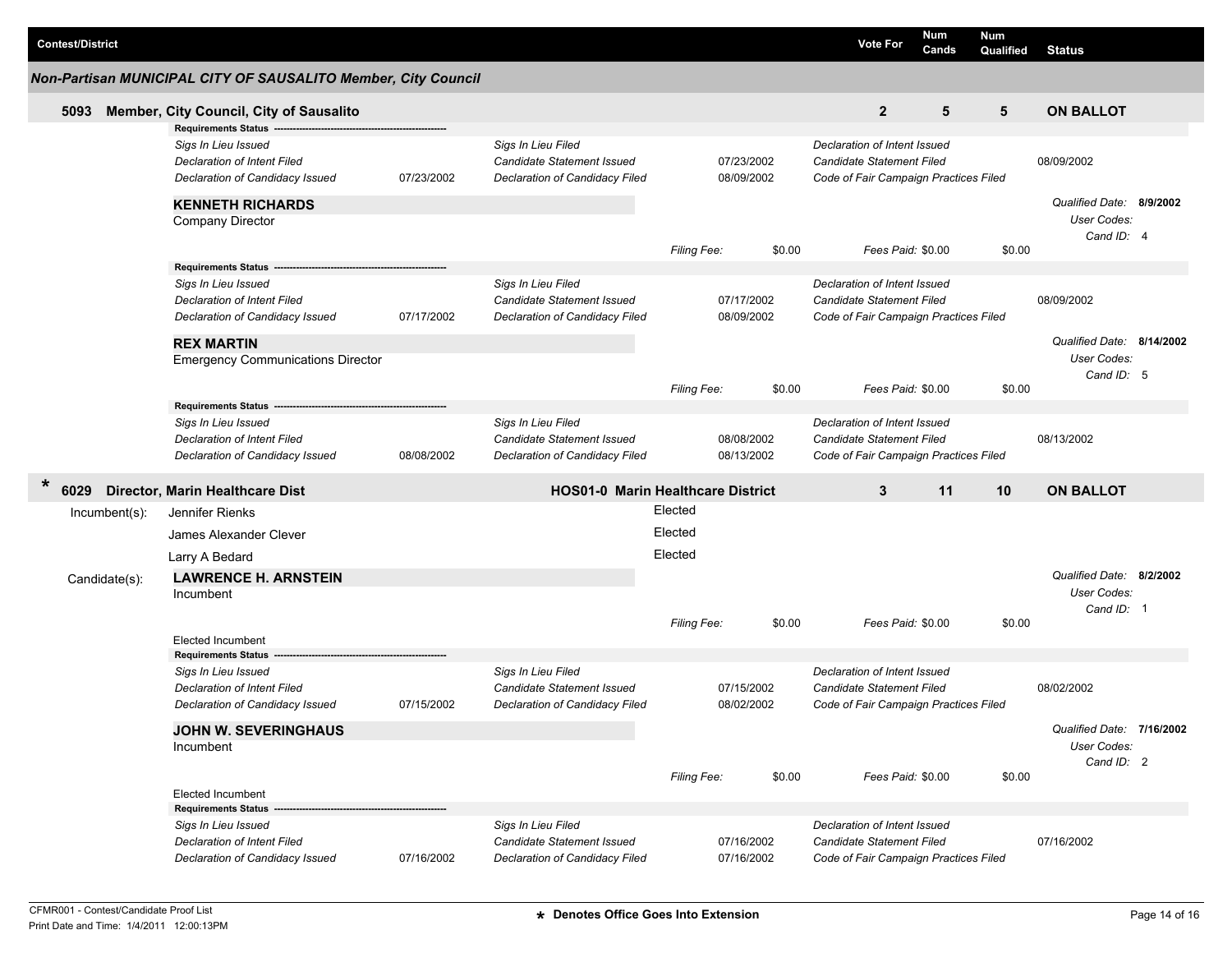| <b>Contest/District</b> |                                                                |            |                                                                     |                          |        | <b>Vote For</b>                                                    | Num<br>Cands                          | Num<br>Qualified | <b>Status</b>                                         |  |
|-------------------------|----------------------------------------------------------------|------------|---------------------------------------------------------------------|--------------------------|--------|--------------------------------------------------------------------|---------------------------------------|------------------|-------------------------------------------------------|--|
|                         | Non-Partisan DISTRICT MARIN HEALTHCARE DISTRICT Director       |            |                                                                     |                          |        |                                                                    |                                       |                  |                                                       |  |
| 6029                    | Director, Marin Healthcare Dist                                |            |                                                                     |                          |        | 3                                                                  | 11                                    | 10               | <b>ON BALLOT</b>                                      |  |
|                         | <b>SUZANNA COXHEAD</b><br>Incumbent                            |            |                                                                     |                          |        |                                                                    |                                       |                  | Qualified Date: 8/8/2002<br>User Codes:<br>Cand ID: 3 |  |
|                         | <b>Elected Incumbent</b>                                       |            |                                                                     | <b>Filing Fee:</b>       | \$0.00 | Fees Paid: \$0.00                                                  |                                       | \$0.00           |                                                       |  |
|                         | <b>Requirements Status</b>                                     |            |                                                                     |                          |        |                                                                    |                                       |                  |                                                       |  |
|                         | Sigs In Lieu Issued                                            |            | Sigs In Lieu Filed                                                  |                          |        | Declaration of Intent Issued                                       |                                       |                  |                                                       |  |
|                         | Declaration of Intent Filed<br>Declaration of Candidacy Issued | 07/18/2002 | <b>Candidate Statement Issued</b><br>Declaration of Candidacy Filed | 08/08/2002<br>08/08/2002 |        | Candidate Statement Filed<br>Code of Fair Campaign Practices Filed |                                       |                  | 08/08/2002                                            |  |
|                         | <b>ANTHONY J. NYBERG</b><br><b>Business Owner</b>              |            |                                                                     |                          |        |                                                                    |                                       |                  | Qualified Date: 7/30/2002<br>User Codes:              |  |
|                         |                                                                |            |                                                                     | <b>Filing Fee:</b>       | \$0.00 | Fees Paid: \$0.00                                                  |                                       | \$0.00           | Cand ID: 4                                            |  |
|                         | Requirements Status --                                         |            | Sigs In Lieu Filed                                                  |                          |        | Declaration of Intent Issued                                       |                                       |                  |                                                       |  |
|                         | Sigs In Lieu Issued<br><b>Declaration of Intent Filed</b>      |            | <b>Candidate Statement Issued</b>                                   |                          |        | Candidate Statement Filed                                          |                                       |                  |                                                       |  |
|                         | Declaration of Candidacy Issued                                | 07/29/2002 | Declaration of Candidacy Filed                                      | 07/30/2002               |        | Code of Fair Campaign Practices Filed                              |                                       |                  |                                                       |  |
|                         | <b>HANK WENDT</b>                                              |            |                                                                     |                          |        |                                                                    |                                       |                  | Qualified Date: 7/31/2002                             |  |
|                         | <b>General Contractor</b>                                      |            |                                                                     |                          |        |                                                                    |                                       |                  | User Codes:<br>Cand ID: 5                             |  |
|                         |                                                                |            |                                                                     | Filing Fee:              | \$0.00 | Fees Paid: \$0.00                                                  |                                       | \$0.00           |                                                       |  |
|                         | <b>Requirements Status</b>                                     |            |                                                                     |                          |        |                                                                    |                                       |                  |                                                       |  |
|                         | Sigs In Lieu Issued                                            |            | Sigs In Lieu Filed                                                  |                          |        | Declaration of Intent Issued                                       |                                       |                  |                                                       |  |
|                         | Declaration of Intent Filed                                    |            | <b>Candidate Statement Issued</b>                                   |                          |        | Candidate Statement Filed                                          |                                       |                  |                                                       |  |
|                         | Declaration of Candidacy Issued                                | 07/31/2002 | Declaration of Candidacy Filed                                      | 07/31/2002               |        | Code of Fair Campaign Practices Filed                              |                                       |                  |                                                       |  |
|                         | PETER CHRISTIAN ROMANOWSKY                                     |            |                                                                     |                          |        |                                                                    | Qualified Date: 8/2/2002              |                  |                                                       |  |
|                         | Self Employed Tradesman                                        |            |                                                                     |                          |        |                                                                    |                                       |                  | User Codes:                                           |  |
|                         |                                                                |            |                                                                     | <b>Filing Fee:</b>       | \$0.00 | Fees Paid: \$0.00                                                  |                                       | \$0.00           | Cand ID: 6                                            |  |
|                         | Requirements Status --<br>Sigs In Lieu Issued                  |            | Sigs In Lieu Filed                                                  |                          |        | Declaration of Intent Issued                                       |                                       |                  |                                                       |  |
|                         | Declaration of Intent Filed                                    |            | <b>Candidate Statement Issued</b>                                   |                          |        | Candidate Statement Filed                                          |                                       |                  |                                                       |  |
|                         | Declaration of Candidacy Issued                                | 08/02/2002 | Declaration of Candidacy Filed                                      | 08/02/2002               |        |                                                                    | Code of Fair Campaign Practices Filed |                  |                                                       |  |
|                         | <b>ED PERKINS</b>                                              |            |                                                                     |                          |        |                                                                    |                                       |                  | Qualified Date: 8/9/2002                              |  |
|                         | Contractor                                                     |            |                                                                     |                          |        |                                                                    |                                       |                  | User Codes:                                           |  |
|                         |                                                                |            |                                                                     | Filing Fee:              | \$0.00 | Fees Paid: \$0.00                                                  |                                       | \$0.00           | Cand ID: 7                                            |  |
|                         | Requirements Status ---                                        |            |                                                                     |                          |        |                                                                    |                                       |                  |                                                       |  |
|                         | Sigs In Lieu Issued                                            |            | Sigs In Lieu Filed                                                  |                          |        | Declaration of Intent Issued                                       |                                       |                  |                                                       |  |
|                         | Declaration of Intent Filed                                    |            | <b>Candidate Statement Issued</b>                                   |                          |        | Candidate Statement Filed                                          |                                       |                  |                                                       |  |
|                         | Declaration of Candidacy Issued                                | 08/09/2002 | Declaration of Candidacy Filed                                      | 08/09/2002               |        | Code of Fair Campaign Practices Filed                              |                                       |                  |                                                       |  |
|                         | <b>ROBERT L. CASE</b>                                          |            |                                                                     |                          |        |                                                                    |                                       |                  | Qualified Date: 8/9/2002                              |  |
|                         | <b>Business Owner</b>                                          |            |                                                                     |                          |        |                                                                    |                                       |                  | User Codes:<br>Cand ID: 8                             |  |
|                         |                                                                |            |                                                                     | Filing Fee:              | \$0.00 | Fees Paid: \$0.00                                                  |                                       | \$0.00           |                                                       |  |